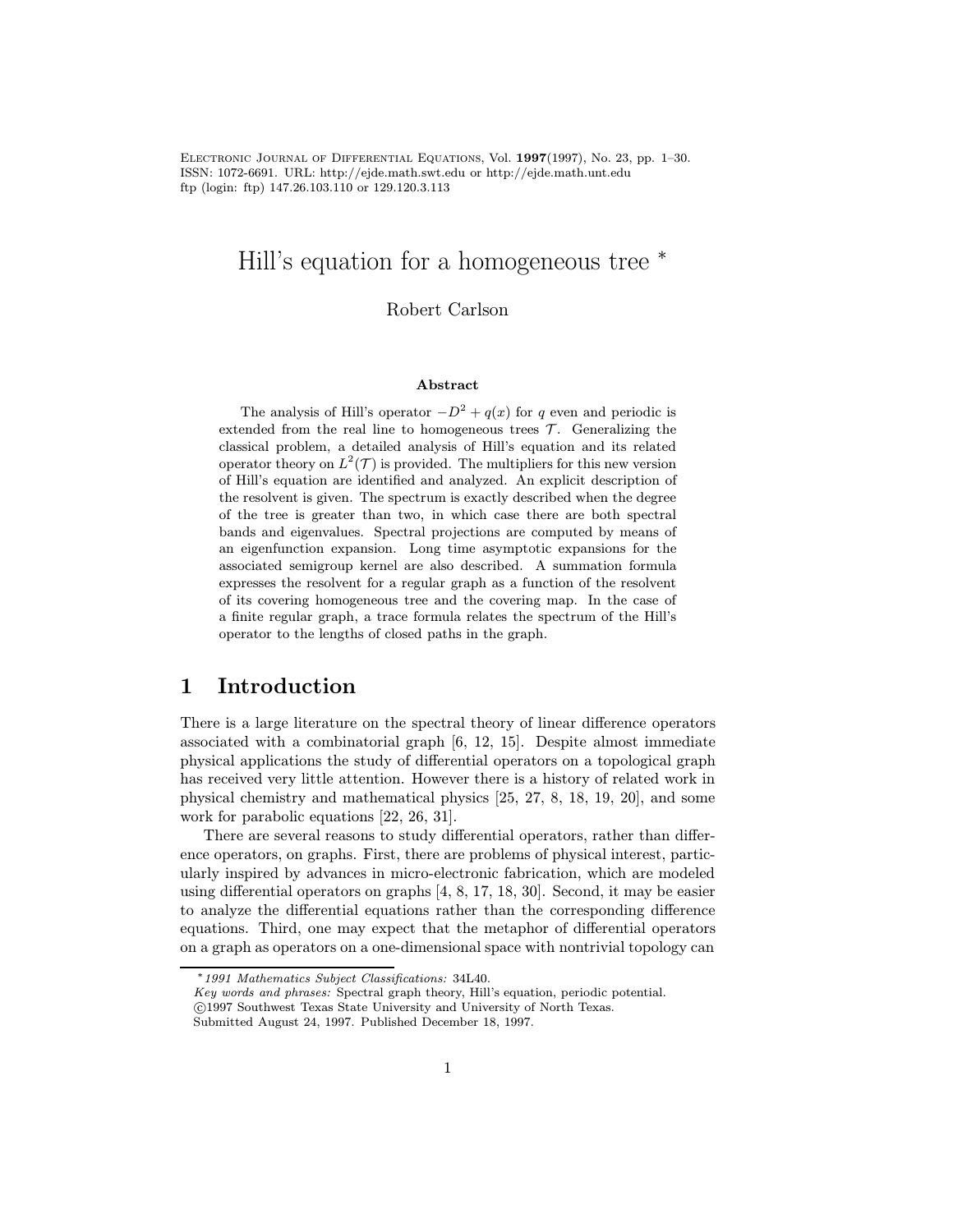be developed to explore a class of problems which are intermediate in complexity between traditional ordinary differential operators and partial differential operators on manifolds.

The main aim of this work is to extend the theory of Hill's equation [23]

$$
-y'' + qy = \lambda y, \quad q(x+1) = q(x), \quad \lambda \in \mathcal{C}
$$
\n(1.1)

with a real-valued and even potential  $q(1-x) = q(x)$ ,  $0 \le x \le 1$ , to graphs. This equation will be interpreted as a system of equations on  $[0, 1]$ , with certain transition conditions satisfied at the vertices. The most direct extension will be carried out when the graph is a homogeneous tree whose vertices have a common number of incident edges.

In preparation for the analysis of Hill's equation on homogeneous trees, and its relatives on regular graphs, the second section establishes some basic results for Schrödinger operators on a weighted graph. These operators are actually a (possibly infinite) system of ordinary differential operators on intervals whose lengths are given by the edge weights of the graph. The domains of these operators will be determined by a set of boundary conditions at each set of interval endpoints which are identified with a graph vertex. Under suitable conditions these operators are essentially self-adjoint when given a domain of compactly supported functions satisfying the vertex conditions.

The third section considers solutions of Hill's equation (1.1) on homogeneous trees which are continuous across each vertex, and which satisfy an additional condition on the sum of the derivatives at each vertex. A central role is played by solutions which are functions of a signed distance  $x(g)$  from a vertex and are square integrable for  $x(g) > 0$ , respectively  $x(g) < 1$ . These decaying solutions may be analyzed using transition matrices whose eigenvalues  $\mu^{\pm}(\lambda)$ are a generalization of the classical Hill's equation multipliers.

In the fourth section, the decaying solutions and multipliers are used to give quite explicit formulae for several functions of the Hill's operator. The resolvent is considered first. The analysis of the resolvent subsequently leads to a description of the spectral projections by means of an eigenfunction expansion. In addition, the large time behaviour of the associated semigroup kernel is described.

In the final section, we consider the implications of the Hill's equation analysis for regular graphs, which have a homogeneous tree as a universal covering space. A summation formula relates the resolvent for a regular graph to combinatorial features of the graph and the resolvent of its covering tree. When the regular graph is finite the trace of the resolvent can be expressed in terms of the integral of the diagonal of the resolvent on the tree and a generating function for numbers of closed paths of length  $l$  in the graph. When the potential  $q$  is zero, the resolvent trace has a very simple form; this in turn gives a detailed description of the generating function. These last results for differential operators are strongly analogous to results of Brooks [6] for the difference Laplacian.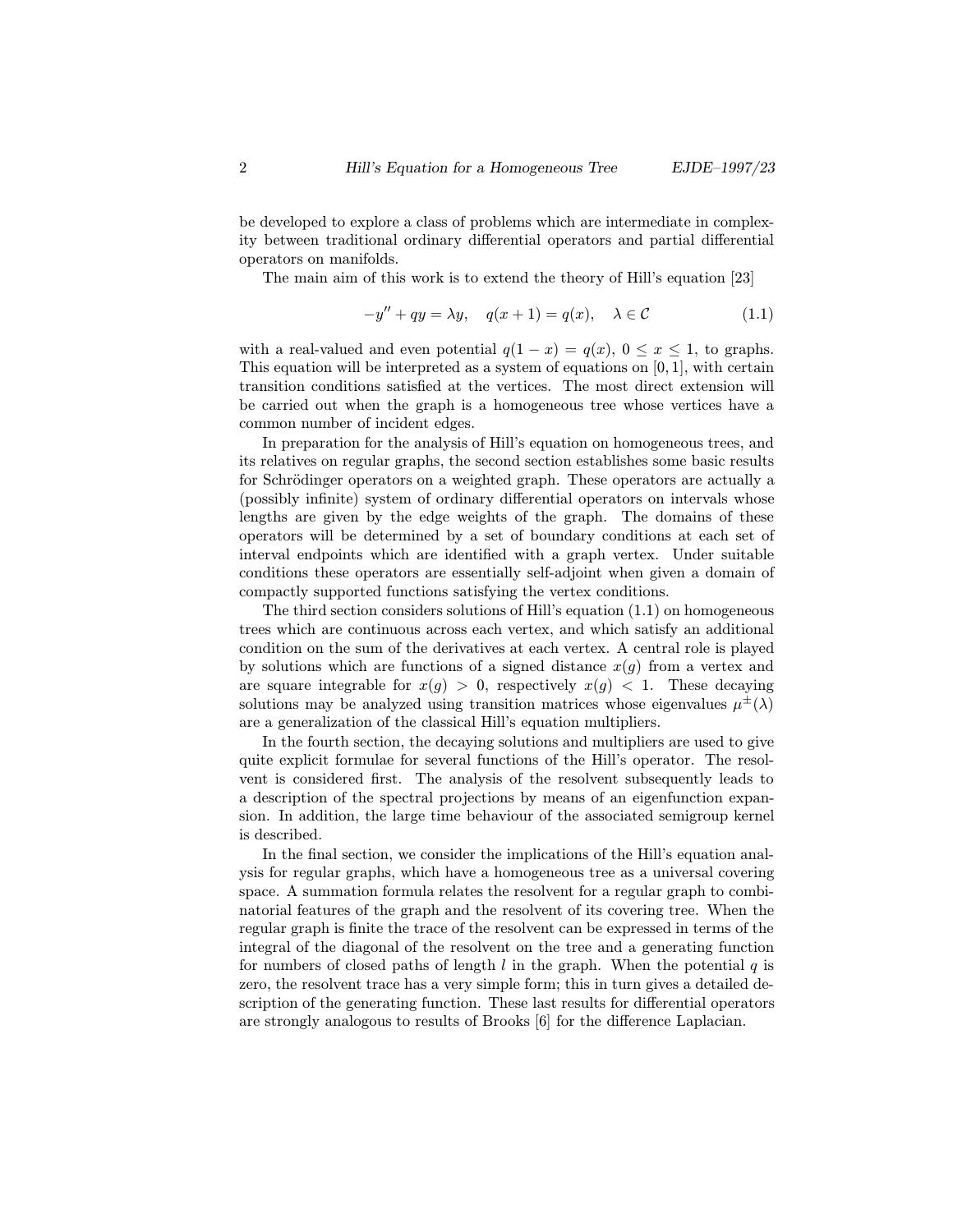## 2 Schrödinger operators on graphs

Before treating the special structure of Hill's equation on homogeneous trees and related graphs, we consider basic questions about Schrödinger operators  $-D^2+q$ on graphs. Some of this material extends to more general differential operators [11]. Operators with a different class of self adjoint domains are treated in [9].

In this work a graph  $G$  will be connected, with a countable vertex set and a countable set of edges  $e_n$ . The edges are initially assumed to be directed, although this is for notational convenience and plays no essential role. Each edge has a positive weight (length)  $w_n$ , and each vertex appears in at least one, but only finitely many edges. Loops and multiple edges with the same vertices are allowed.

A topological graph, also denoted  $\mathcal{G}$ , may be constructed from the graph data [24, p. 190]. For each directed edge  $e_n$  let  $[a_n, b_n]$ , with  $a_n < b_n$ , be a real interval of length  $w_n$ , and let  $\alpha_j \in \{a_n, b_n\}$ . Identify those interval endpoints  $\alpha_i$  whose corresponding edge endpoints are the same vertex v. The Euclidean metric on the intervals may be extended to a metric on  $\mathcal G$  by taking the distance between two points to be the length of the shortest (undirected) path joining them. Since every point in  $\mathcal G$  may be covered by an open set having nonempty intersection with only finitely many edges, every compact set is contained in a finite union of closed edges  $e_n$ .

Let  $L^2(\mathcal{G})$  denote the Hilbert space  $\bigoplus_n L^2(e_n)$  with the inner product

$$
\langle f, g \rangle = \int_{\mathcal{G}} f \overline{g} = \sum_{n} \int_{a_n}^{b_n} f_n(x) \overline{g_n(x)} dx, \quad f = (f_1, f_2, \ldots).
$$

In this work q denotes a bounded real valued function on  $\mathcal{G}$ , measurable on each edge. An operator  $\mathcal{L} = -D^2 + q$  acts component-wise on functions  $f \in L^2(\mathcal{G})$  in its domain. In order to obtain a self adjoint operator, the domain of  $\mathcal L$  will be specified by certain vertex (boundary) conditions. Suppose that  $deg(v)$  interval endpoints  $\alpha_i$  are identified with a vertex v, which we write  $\alpha_i \sim v$ . At each vertex v we will require that a function in the domain of  $\mathcal L$  satisfy the continuity conditions

$$
f(\alpha_j) = f(\alpha_{j+1}), \quad j = 1, ..., \deg(v) - 1, \quad \alpha_j \sim v.
$$
 (2.1)

An additional condition of the form

$$
\sum_{j=1}^{\deg(v)} (-1)^{\kappa(\alpha_j)} f'(\alpha_j) = \gamma_v f(v), \quad \kappa(\alpha_j) = \begin{cases} 0, & \alpha_j = a_n, \\ 1, & \alpha_j = b_n, \end{cases} \quad \gamma_v \in R. \tag{2.2}
$$

will be satisfied. For operators on the real axis, these vertex conditions with  $\gamma \neq 0$  are known as  $\delta$  (function) interactions. An extensive treatment of such operators is in [3].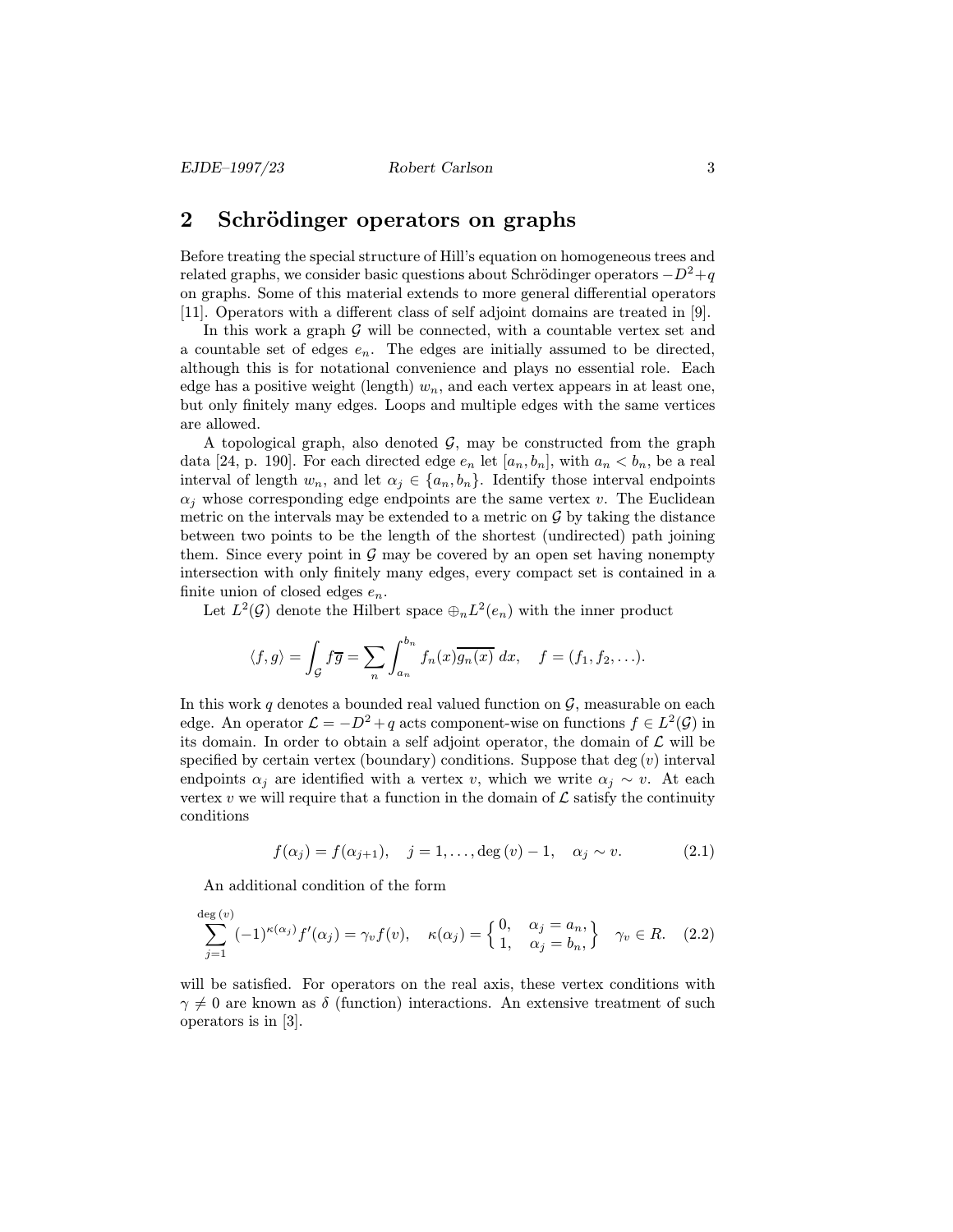Let  $\mathcal{D}_{com}$  be the set of compactly supported continuous functions f in  $L^2(\mathcal{G})$ such that  $f'_n$  is absolutely continuous on each  $e_n$ , and  $f''_n \in L^2(e_n)$ . Initially  $\mathcal L$ <br>will be defined on the domain  $\mathcal D$  consisting of these functions in  $\mathcal D$  which will be defined on the domain  $\mathcal D$  consisting of those functions in  $\mathcal D_{com}$  which satisfy the vertex conditions (2.1) and (2.2). By working on one interval  $[a_n, b_n]$ at a time the classical treatment of differential operators [16, p. 1294], [21, pp. 169–171] shows that the adjoint of  $\mathcal L$  is a differential operator acting by  $-D^2+q$ . In addition we obtain the following lemma.

**Lemma 2.1** If f is in the domain of  $\mathcal{L}^*$ , then  $f'_n$  is absolutely continuous on each  $e$  and  $f'' \in L^2(e)$ each  $e_n$ , and  $f''_n \in L^2(e_n)$ .

**Theorem 2.2** If the weights  $w_n$  satisfy  $w_n \geq w > 0$ , and  $\gamma_v \geq \gamma > -\infty$  then  $-D^2 + q$  is essentially self adjoint and bounded below on the domain  $D$ .

**Proof:** Since multiplication by q is a bounded self adjoint operator, only the case  $-D^2$  needs to be considered [21, p. 287].

The next step is to show that  $\mathcal{L} = -D^2$  is a symmetric operator which is bounded below on  $\bigoplus_{e \in \mathcal{G}} L^2(e)$ . Suppose that  $f, g \in \mathcal{D}$ , and f is supported in an open set containing a single vertex v. Let  $f_j$  be the component of f for an edge  $e_j$  incident on v, and let  $\alpha_j$  be an endpoint of  $e_j$  identified with v. Integration by parts gives

$$
\langle \mathcal{L}f, g \rangle = \sum_j \int_{a_j}^{b_j} -f''\overline{g} = \sum_j (-1)^{\kappa(\alpha_j)} f'_j(\alpha_j) \overline{g_j(\alpha_j)} + \sum_j \int_{a_j}^{b_j} f'\overline{g}'.
$$

By virtue of the vertex conditions

$$
\sum_j (-1)^{\kappa(\alpha_j)} f'_j(\alpha_j) \overline{g_j(\alpha_j)} = \overline{g(v)} \sum_j (-1)^{\kappa(\alpha_j)} f'_j(\alpha_j) = \gamma_v \overline{g(v)} f(v),
$$

where  $f(v)$  is the common value for  $f_i(\alpha_i)$ .

By a partition of unity argument every function in  $D$  can be written as a sum of functions either supported in a small open neighborhood of a single vertex  $v$ , or supported in an open subinterval of a single edge e. Thus the computation above implies  $\langle \mathcal{L}f,g\rangle = \langle f,\mathcal{L}g\rangle$ . Also [21, p. 193], for each  $f_j$  and any  $\epsilon > 0$ 

$$
|f(\alpha_j)| \leq \epsilon ||f'_j|| + C(\epsilon) ||f_j||,
$$

so that the quadratic form

$$
\langle \mathcal{L}f, f \rangle = \sum_{n} ||f_n'||^2 + \sum_{v} \gamma_v |f(v)|^2 \ge C_1 ||f||^2
$$

is bounded below by a multiple of  $||f||^2$ .

The remainder of the proof that  $\mathcal{L} = -D^2$  is essentially self adjoint, is adopted from [21, p. 274]. For some positive constant  $\beta$  the symmetric operator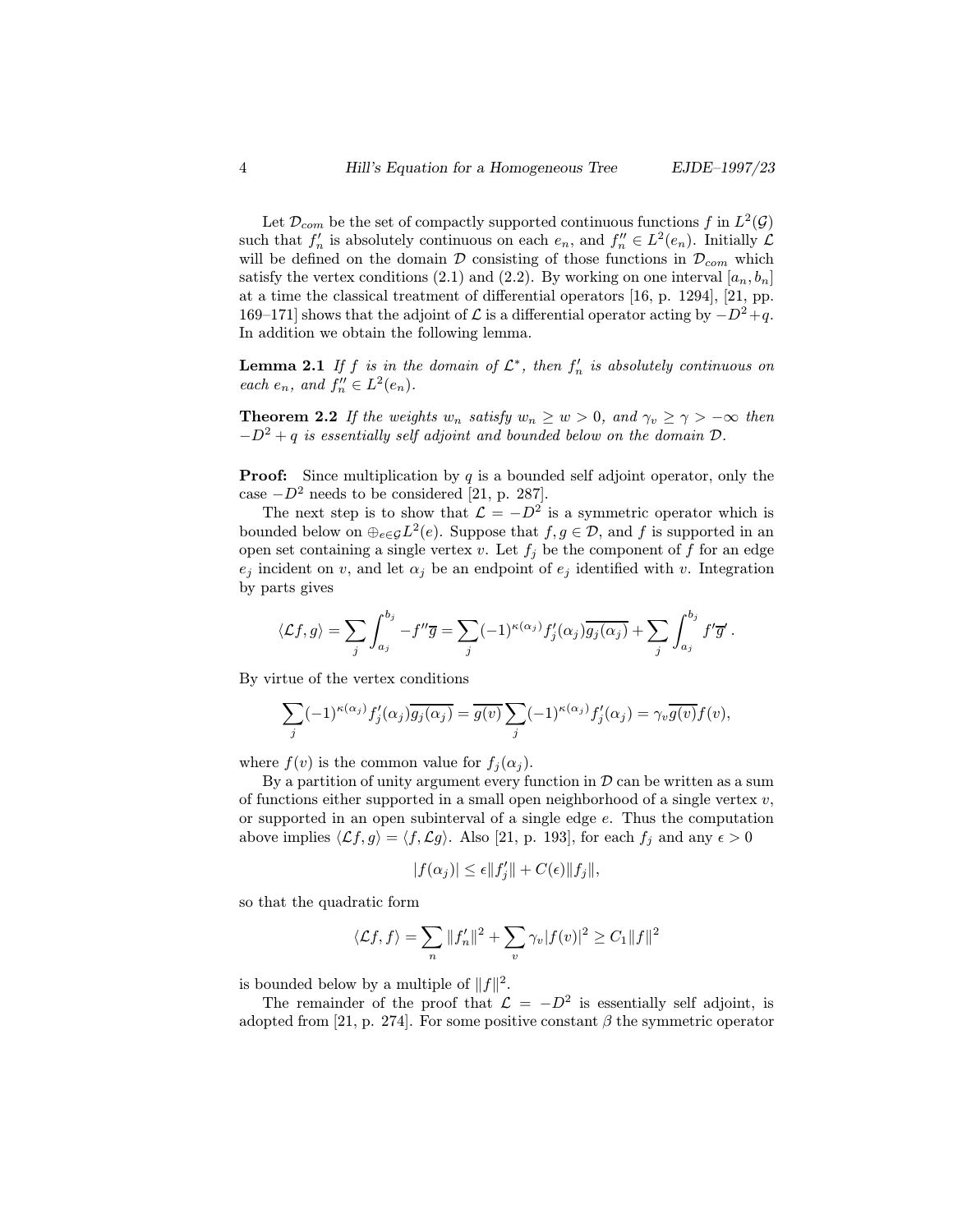$\beta + \mathcal{L}$  is bounded below by 1, so it will be essentially self adjoint if the range is dense. Assume that the range is not dense. Since the orthogonal complement of the range of  $\beta + \mathcal{L}$  is the null space of  $\beta + \mathcal{L}^*$ , this null space must contain a nonzero element  $\psi$ . By virtue of Lemma 2.1 and integration by parts  $\psi$  must satisfy the vertex conditions  $(2.1)$  and  $(2.2)$ .

Pick a  $C^{\infty}$  function  $\eta(x)$  on  $(0, w)$  which is 1 in a neighborhood of 0 and vanishes identically for  $x > w/4$ . Pick any edge  $e_0$ , and for  $K = 1, 2, 3, \ldots$ construct a  $C^{\infty}$  cutoff function  $\phi_K$  on G as follows. On the set  $E_0$  of (closed) edges containing some point whose distance from a vertex of  $e_0$  is less than or equal to K, let  $\phi_K = 1$ . On edges  $e = [a_n, b_n]$  not in  $E_0$  which share a vertex  $v \sim a_n$  (resp.  $v \sim b_n$ ) with an edge in  $E_0$ , let  $\phi_K = \eta(x - a_n)$  (resp.  $\phi_K = \eta(b_n - x)$  where  $\eta$  is defined. Otherwise let  $\phi_K = 0$ .

The function  $\phi_K \psi$  is in the domain of  $\mathcal{L}$ . We have

$$
(\beta + \mathcal{L})\phi_K \psi = (\beta - D^2)\phi_K \psi = \phi_K(\beta - D^2)\psi - 2\phi_K' \psi' - \phi_K'' \psi = 0 - 2\phi_K' \psi' - \phi_K'' \psi.
$$

Since  $\phi_K^{\prime\prime}$  is uniformly bounded, the term  $\phi_K^{\prime\prime} \psi$  goes to zero in  $L^2$  as  $K \to \infty$ .<br>Let  $F(K)$  denote these edges where  $\phi_K^{\prime\prime}$  is not identically zero. There is no

Let  $E(K)$  denote those edges where  $\phi'_{K}$  is not identically zero. There is no<br>t of generality assuming that  $\phi_{K}$  and  $\psi_{K}$  are real. Then integration by parts loss of generality assuming that  $\phi_K$  and  $\psi$  are real. Then integration by parts gives

$$
\int_{\mathcal{G}} (\phi'_{K} \psi')^{2} = \int_{E(K)} (\phi'_{K})^{2} \psi' \psi' = -\int_{E(K)} \psi[2\phi'_{K} \phi''_{K} \psi' + (\phi'_{K})^{2} \psi'']
$$
  

$$
= -\beta \int_{E(K)} \psi^{2} (\phi'_{K})^{2} - \frac{1}{2} \int_{E(K)} (\psi^{2})' ([\phi'_{K}]^{2})'
$$
  

$$
= \int_{E(K)} \psi^{2} [\frac{1}{2} ([\phi'_{K}]^{2})'' - \beta (\phi'_{K})^{2}].
$$

Since  $\frac{1}{2}((\phi'_K)^2)'' - (\phi'_K)^2$  is uniformly bounded, the integral goes to zero as  $K\to\infty$ .

If  $\psi$  existed it would follow that  $\phi_K \psi$  is in the domain of  $\beta + \mathcal{L}$ , and  $(\beta +$  $\mathcal{L}\phi_K\psi \to 0$  in  $L^2$ . But this contradicts the fact that  $\beta+\mathcal{L}$  is bounded below by 1. Consequently, the range of  $\beta + \mathcal{L}$  is dense, and so it is essentially self adjoint.  $\Box$ 

The operators considered in this work will satisfy the hypotheses of Theorem 2.2, and henceforth the domain of  $\mathcal L$  will be extended so that  $\mathcal L$  is self adjoint. Results similar to Theorem 2.2 for more general differential operators on graphs, and the problem of characterizing self adjoint operators by means of vertex conditions are treated in [11].

Notice that the second derivative and multiplication by a function are defined independently of the choice of edge direction. The 'outward pointing' derivatives at a vertex,

$$
(-1)^{\kappa(\alpha_j)}f'(\alpha_j), \quad \alpha_j \sim v, \quad \kappa(\alpha_j) = \begin{cases} 0, & \alpha_j = a_n, \\ 1, & \alpha_j = b_n. \end{cases}
$$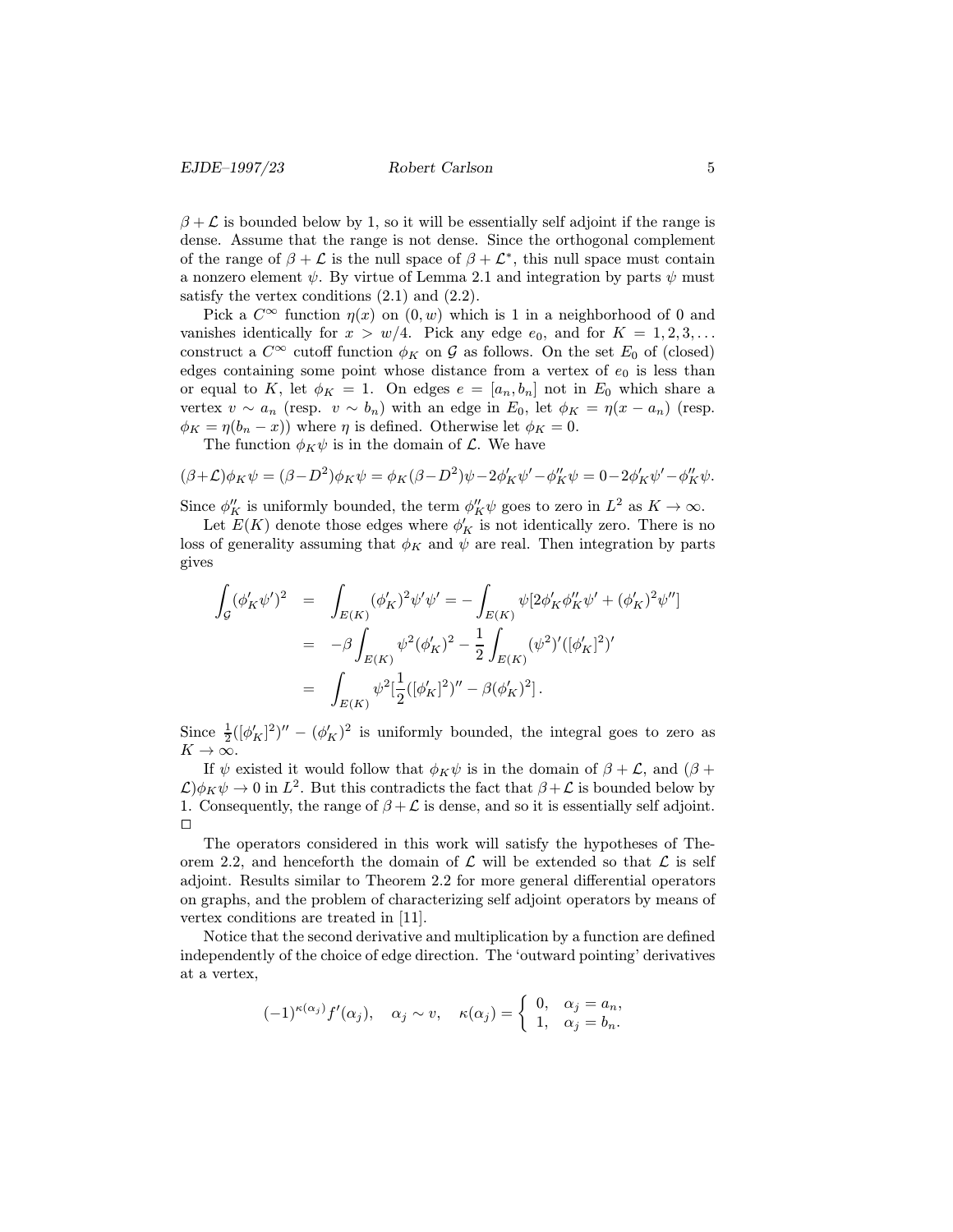are also orientation independent. Thus Schrödinger operators may be defined on undirected graphs.

## 3 Multipliers for homogeneous trees

In this section the graph  $\mathcal G$  is assumed to be a homogeneous tree  $\mathcal T$  whose edge weights are all 1, and whose vertices have degree  $\delta + 1$ . A particular edge  $e = [0, 1]$  is selected. For  $g \in \mathcal{T}$ , the function  $x(g)$  will be the signed distance from  $0 \in e$ . The sign is taken to be nonnegative if  $g \in e$ , or if the shortest path from 0 to g includes  $e$ , and negative otherwise. The vertex conditions  $(2.1)$  and (2.2) are specialized by requiring  $\gamma_v$  to have the same value  $\gamma$  at all vertices v,

$$
\sum_{j=1}^{\delta+1} (-1)^{\kappa(\alpha_j)} f'(\alpha_j) = \gamma f(v), \quad f(\alpha_j) = f(\alpha_{j+1}), \quad j = 1, ..., \delta, \ \alpha_j \sim v. \tag{3.1}
$$

In a homogeneous tree there is an obvious way to extend solutions of  $-y'' +$  $qy = \lambda y$  beyond e so as to satisfy the vertex conditions (3.1) as  $x(q)$  increases (resp. decreases), which we will call moving to the right (left). At each vertex  $v$  encountered as we move right (resp. left), impose the condition

$$
y'(v_+) = [y'(v_-) + \gamma y(v)]/\delta, \quad \left(\text{resp. } y'(v_-) = [y'(v_+) - \gamma y(v)]/\delta\right), \quad (3.2)
$$

in addition to the continuity condition. This extension of solutions of (1.1) to adjacent edges  $e_{\pm}$  provides a linear map from from the solutions on e to those on  $e_{\pm}$ . Two transition matrices will describe the propagation of initial data for solutions of  $(1.1)$  as we move from edge to edge. These transition matrices will generally have a pair of eigenvalues, and the propagation of the initial data can be described by decomposing the data into eigenvectors of the transition matrix, and then using the eigenvalues as multipliers.

Having selected e, identify other edges  $e_n = [v_0(n), v_1(n)]$  with the interval  $[0, 1]$  so that  $v_0 \to 0$  when  $x(v_0) < x(v_1)$ . In these local coordinates there is a basis  $C(t, \lambda), S(t, \lambda)$  of solutions for (1.1) satisfying

$$
\begin{pmatrix} C(0,\lambda) & S(0,\lambda) \\ C'(0,\lambda) & S'(0,\lambda) \end{pmatrix} = \begin{pmatrix} 1 & 0 \\ 0 & 1 \end{pmatrix}.
$$

We will use the abbreviations  $c(\lambda) = C(1, \lambda), c'(\lambda) = C'(1, \lambda)$  and  $s(\lambda) =$  $S(1,\lambda), s'(\lambda) = S'(1,\lambda).$ 

A solution y of (1.1) satisfying  $y(0, \lambda) = a$  and  $y'(0, \lambda) = b$  will have values at 1 given by

$$
\begin{pmatrix} y(1,\lambda) \\ y'(1,\lambda) \end{pmatrix} = M_1(\lambda) \begin{pmatrix} a \\ b \end{pmatrix}, \quad M_1(\lambda) = \begin{pmatrix} c(\lambda) & s(\lambda) \\ c'(\lambda) & s'(\lambda) \end{pmatrix}.
$$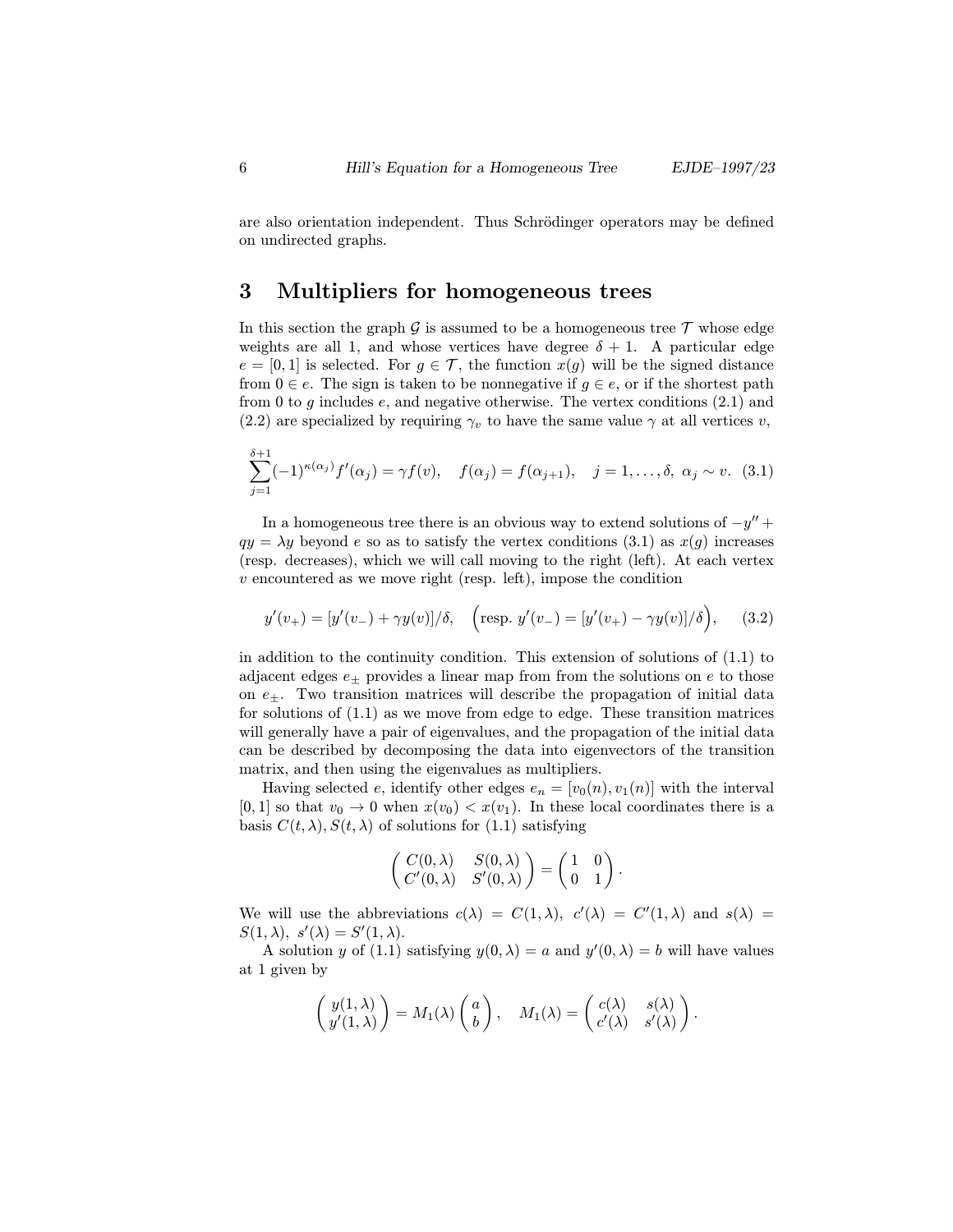The matrix taking initial data from the right endpoint of an edge to the left endpoint is

$$
M_0(\lambda) = M_1^{-1}(\lambda) = \begin{pmatrix} s'(\lambda) & -s(\lambda) \\ -c'(\lambda) & c(\lambda) \end{pmatrix}.
$$

The transition conditions (3.2) at a vertex also have a matrix form on the initial data. The leftward transition  $v_+ \rightarrow v_-$  and rightward transition  $v_- \rightarrow v_+$ respectively have matrices

$$
J_0 = \begin{pmatrix} 1 & 0 \\ -\gamma/\delta & 1/\delta \end{pmatrix}, \quad J_1 = \begin{pmatrix} 1 & 0 \\ \gamma/\delta & 1/\delta \end{pmatrix}.
$$

If we start at the left (respectively right) endpoint, we can propagate initial conditions across the vertex and then across the adjacent edge simply by multiplying the initial data respectively by the matrices  $T_0(\lambda) = M_0(\lambda)J_0$ ,  $T_1(\lambda) = M_1(\lambda) J_1$ , where

$$
T_0(\lambda) = \begin{pmatrix} s'(\lambda) + \gamma s(\lambda)/\delta & -s(\lambda)/\delta \\ -c'(\lambda) - \gamma c(\lambda)/\delta & c(\lambda)/\delta \end{pmatrix},
$$
  
\n
$$
T_1(\lambda) = \begin{pmatrix} c(\lambda) + \gamma s(\lambda)/\delta & s(\lambda)/\delta \\ c'(\lambda) + \gamma s'(\lambda)/\delta & s'(\lambda)/\delta \end{pmatrix}.
$$

In both cases  $\det(M_j(\lambda)) = 1$  so that  $\det T_j(\lambda) = 1/\delta$ , for  $j = 0, 1$ , while

$$
\operatorname{tr} T_0(\lambda) = s'(\lambda) + \frac{c(\lambda) + \gamma s(\lambda)}{\delta}, \quad \operatorname{tr} T_1(\lambda) = c(\lambda) + \frac{s'(\lambda) + \gamma s(\lambda)}{\delta}.
$$

The eigenvalues are

$$
\mu_j^{\pm}(\lambda) = \text{tr}(T_j)/2 \pm \sqrt{\text{tr}(T_j)^2/4 - \text{det}(T_j)},
$$

and the corresponding eigenvectors for  $T_j$  are multiples of

$$
E_0^{\pm} = \begin{pmatrix} -s(\lambda) \\ \delta \mu_0^{\pm} - \delta s'(\lambda) - \gamma s(\lambda) \end{pmatrix} = \begin{pmatrix} -s(\lambda) \\ c(\lambda) - \delta \mu_0^{\pm} \end{pmatrix},
$$
(3.3)  

$$
E_1^{\pm} = \begin{pmatrix} s(\lambda) \\ \delta \mu_1^{\pm} - \delta c(\lambda) - \gamma s(\lambda) \end{pmatrix} = \begin{pmatrix} s(\lambda) \\ s'(\lambda) - \delta \mu_1^{\pm} \end{pmatrix}.
$$

The alternate forms come from the formulas for  $tr(T_i)$ .

Suppose that  $\lambda$  is real, so that the matrices  $T_j(\lambda)$  are real. When the term  $\text{tr}(T_j)^2/4 - \text{det}(T_j)$  is nonpositive we have

$$
|\mu_j^{\pm}| = 1/\sqrt{\delta}, \quad -2/\delta \le \text{tr}(T_j) \le 2/\delta,
$$

and the eigenvalues are conjugate pairs. On the other hand, when  $\text{tr}(T_i)^2/4$  –  $\det(T_j)$  is nonnegative, the eigenvalues are real, and  $\mu_j^+ \mu_j^- = 1/\delta$  implies they<br>have the same sign have the same sign.

Most of the following lemma is well known [23, p. 8].

**Lemma 3.1** Since  $q(x)$  is even,  $c(\lambda) = s'(\lambda)$ . It follows that  $\mu_0^{\pm}(\lambda) = \mu_1^{\pm}(\lambda)$ . In addition if  $s(\lambda)=0$ , then  $c^2(\lambda)=1$ .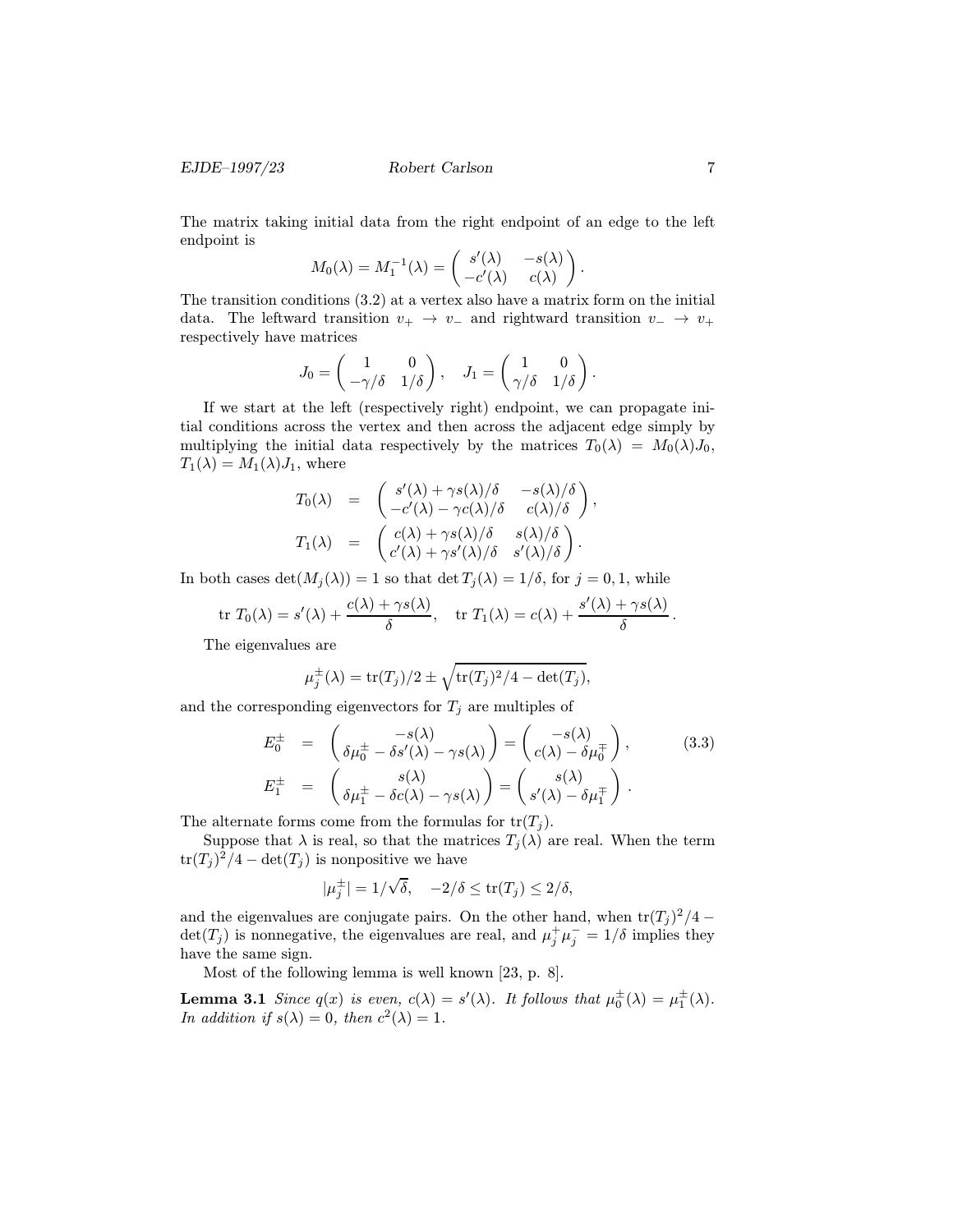**Proof:** Since  $q(x) = q(1-x)$ , the identity

$$
C(1-x,\lambda) = s'(\lambda)C(x,\lambda) - c'(\lambda)S(x,\lambda).
$$

holds because both sides are solutions of (1.1) with the same initial data at  $x = 1$ . Evaluation at  $x = 0$  gives  $c(\lambda) = s'(\lambda)$ . We also have the Wronskian identity

$$
1 = c(\lambda)s'(\lambda) - s(\lambda)c'(\lambda).
$$

When  $s(\lambda) = 0$  the equation  $c^2(\lambda) = 1$  is satisfied. To establish the equality of the eigenvalues for  $T_0$  and  $T_1$ , it is sufficient to observe that their determinants and traces are the same.  $\Box$ 

In light of the previous lemma the transition matrix eigenvalues will be denoted  $\mu^{\pm}$ .

Lemma 3.2  $\textit{If }|\mu^{\pm}(\lambda)|=1/\sqrt{2}$  $\delta$  then  $\lambda$  is in the spectrum of  $\mathcal{L}$ , and so is real.

**Proof:** The various cases being similar, suppose that  $y$  is a nontrivial solution of (1.1) on e whose initial data at the right endpoint  $x(g) = 1$  is an eigenvector for  $T_1(\lambda)$  with eigenvalue  $\mu^+$ . Extend y to  $x(g) > 0$  using  $y(x(g) + 1) =$  $\mu^+y(x(g))$ . The self adjoint conditions (3.1) hold for y.

Now for  $0 < x < 1$  fix a  $C^2$  function  $\eta(x)$  such that  $\eta(x) = 0$  for  $0 < x < 1/4$ and  $\eta(x) = 1$  for  $3/4 < x < 1$ . For  $g \in \mathcal{T}$  and  $r = 2, 3, 4, ...$  let

$$
\phi_r(g) = \begin{cases} \eta(x), & 0 < x(g) < 1, \\ \eta(r+1-x), & r < x(g) < r+1, \\ 1, & 1 \le x(g) \le r, \\ 0, & \text{otherwise.} \end{cases}
$$

Then

$$
\int_{\mathcal{T}} |\phi_r y|^2 \ge \sum_{k=1}^{r-1} \delta^k \int_{0 \le x(g) \le 1} |(\mu^+)^k y|^2 = (r-1) \int_{0 \le x(g) \le 1} |y|^2
$$

while for some constants  $C_1, C_2$ ,

$$
\int_{\mathcal{T}} |[-D^2 + q - \lambda] \phi_r y|^2 \leq C_1 [1 + \delta^r | \mu^+ |^{2r}] \int_{0 \leq x(g) \leq 1} [|y| + |y'|]^2 \leq C_2.
$$

Letting  $\psi_r = \phi_r y / ||\phi_r y||$ , it follows that  $\|(-D^2 + q - \lambda)\psi_r\| \to 0$  as  $r \to \infty$ ,<br>  $\lambda$  is in the spectrum of the self adjoint operator  $-D^2 + q$ so  $\lambda$  is in the spectrum of the self adjoint operator  $-D^2 + q$ .

When  $q = 0$  the transition matrices may be expressed in terms of elementary functions, since in that case

$$
c(x, \lambda) = \cos(\sqrt{\lambda}x), \quad s(x, \lambda) = \sin(\sqrt{\lambda}x)/\sqrt{\lambda}.
$$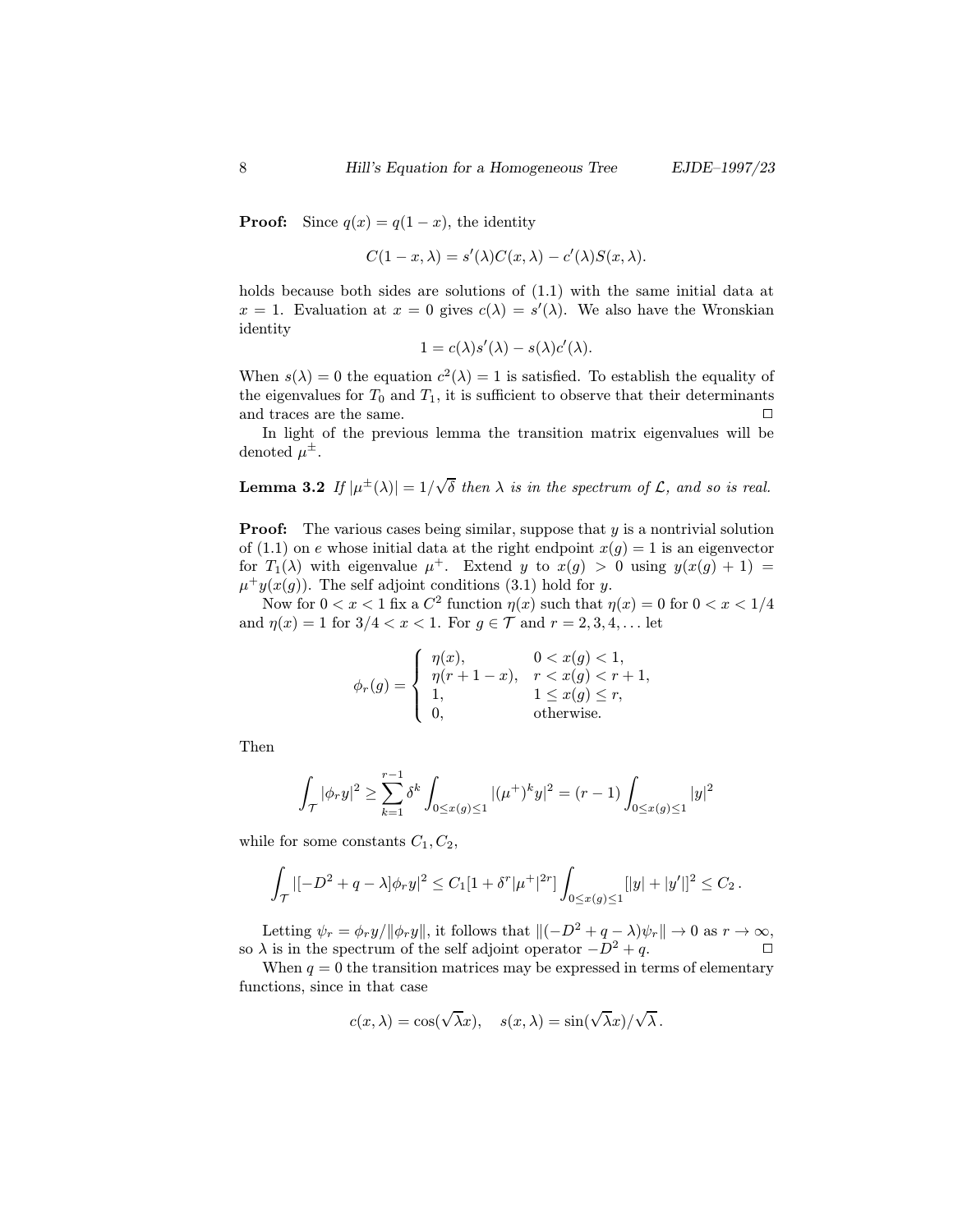The transition matrix eigenvalues are

$$
\mu^{\pm}(\lambda) = \frac{(\delta + 1)\cos(\sqrt{\lambda}) + \gamma\sin(\sqrt{\lambda})/\sqrt{\lambda}}{2\delta}
$$
\n
$$
\pm \left( \frac{[(\delta + 1)\cos(\sqrt{\lambda}) + \gamma\sin(\sqrt{\lambda})/\sqrt{\lambda}]^2}{4\delta^2} - \frac{1}{\delta} \right)^{1/2},
$$
\n(3.4)

and the corresponding eigenvectors  $E_0, E_1$  for  $T_0, T_1$  are multiples of

$$
E_0 = \begin{pmatrix} -\sin(\sqrt{\lambda})/\sqrt{\lambda} \\ \cos(\sqrt{\lambda}) - \delta \mu^{\mp} \end{pmatrix}, \quad E_1 = \begin{pmatrix} \sin(\sqrt{\lambda})/\sqrt{\lambda} \\ \cos(\sqrt{\lambda}) - \delta \mu^{\mp} \end{pmatrix}.
$$

The gross behaviour of the matrices  $T_i(\lambda)$ , and their eigenvalues and eigenvectors, may be determined from the well known estimates for  $C(x, \lambda)$  and  $S(x, \lambda)$ . In particular [28, p. 13]

$$
|C(x,\lambda) - \cos(\sqrt{\lambda}x)| \leq K \exp(|\operatorname{Im}(\sqrt{\lambda})|x)/|\sqrt{\lambda}|, \qquad (3.5)
$$
  
\n
$$
|C'(x,\lambda) + \sqrt{\lambda} \sin(\sqrt{\lambda}x)| \leq K \exp(|\operatorname{Im}(\sqrt{\lambda})|x),
$$
  
\n
$$
|S(x,\lambda) - \sin(\sqrt{\lambda}x)/\sqrt{\lambda}| \leq K \exp(|\operatorname{Im}(\sqrt{\lambda})|x)/|\lambda|,
$$
  
\n
$$
|S'(x,\lambda) - \cos(\sqrt{\lambda}x)| \leq K \exp(|\operatorname{Im}(\sqrt{\lambda})|x)/|\sqrt{\lambda}|.
$$

These estimates imply that tr  $(T_j)^2 - \det(T_j) \to +\infty$  as  $\lambda \to -\infty$  along the real axis. Taking the positive branch of the square root as  $\lambda \to -\infty$  gives

$$
\mu^{+}(\lambda) \simeq \frac{\delta + 1}{2\delta} e^{|\operatorname{Im}(\sqrt{\lambda})|}, \quad \mu^{-}(\lambda) \simeq \frac{2}{\delta + 1} e^{-|\operatorname{Im}(\sqrt{\lambda})|}, \quad \lambda \to -\infty. \tag{3.6}
$$

By Theorem 2.2 and Lemma 3.2 the set

$$
\sigma_1 = \{\lambda \in \mathcal{C} \mid |\mu^{\pm}(\lambda)| = |\delta|^{-1/2}\},\
$$

is contained in a half line  $(a, \infty)$ . The next result describes the extension of  $\mu^{\pm}(\lambda)$  to the complement of  $\sigma_1$ .

**Theorem 3.3** The eigenvalues  $\mu^{\pm}(\lambda)$  may be chosen to be single valued analytic functions in the complement of  $\sigma_1$  with the asymptotic behaviour (3.6). On this domain  $|\mu^+(\lambda)| > 1/\sqrt{\delta}$  and  $|\mu^-(\lambda)| < 1/\sqrt{\delta}$ . These functions have continuous extensions to the real axis which are analytic except on the discrete set where  $tr(T_j)^2 = 4 \det(T_j)$ . If  $\nu \in \sigma_1$  then

$$
\lim_{\epsilon \to 0^+} \mu^{\pm}(\nu + i\epsilon) - \mu^{\pm}(\nu - i\epsilon) = 2i \operatorname{Im}(\mu^{\pm}(\nu)). \tag{3.7}
$$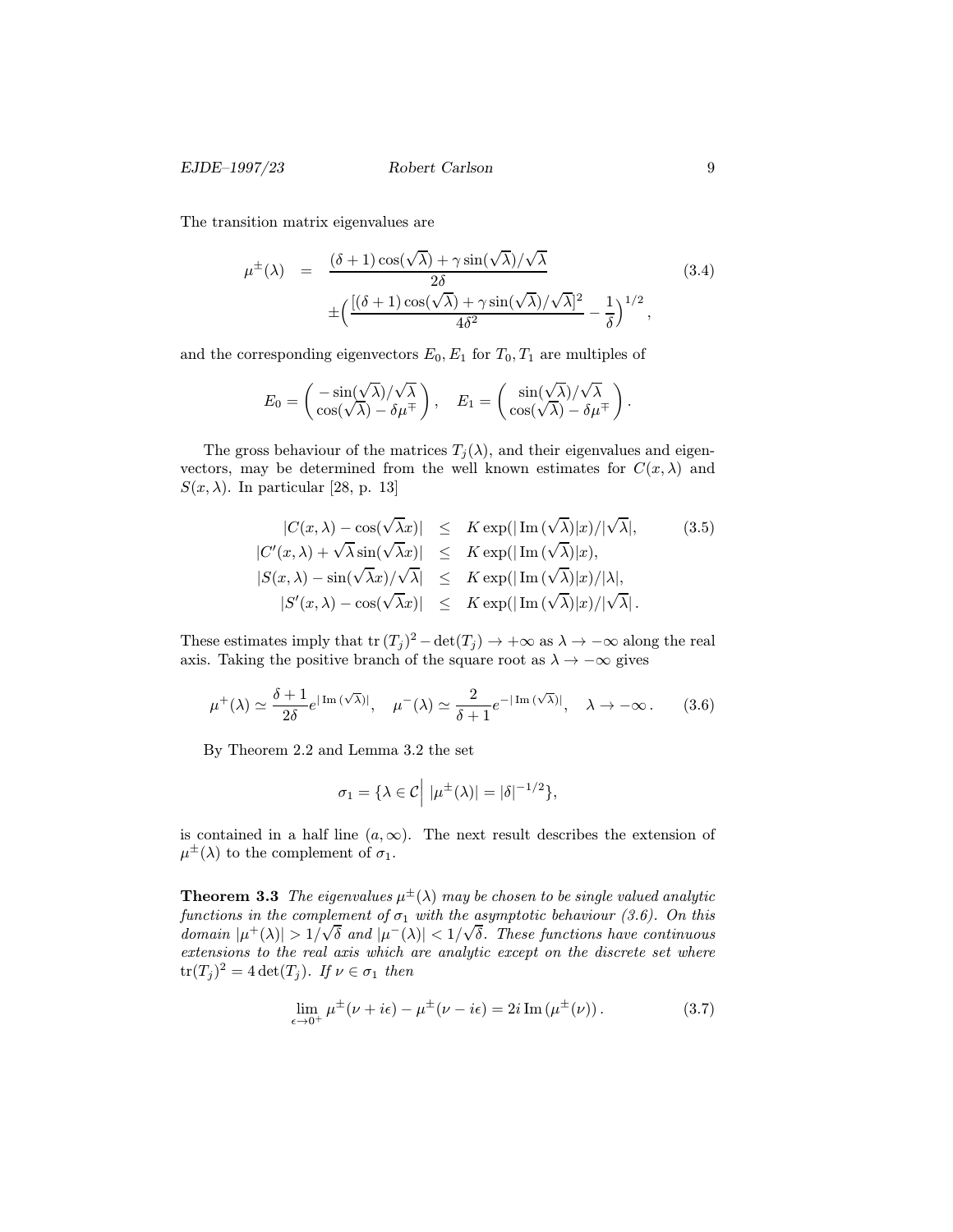**Proof:** Since  $tr(T_j)$  and  $det(T_j)$  are entire functions of  $\lambda$ , the eigenvalues  $\mu^{\pm}$ and eigenvectors will be analytic in any simply connected domain with  $\text{tr}(T_i)^2$  –  $4 \det(T_i) \neq 0$ . The condition  $\text{tr}(T_i)^2 - 4 \det(T_i) = 0$  is equivalent to requiring  $\mu^+ = \mu^-$ , in which case  $(\mu^{\pm})^2 = 1/\delta$ . The fact that the functions  $\mu^+(\lambda)$ and  $\mu^{-}(\lambda)$  extend as single valued analytic functions on the complement of  $\sigma_1$ satisfying  $|\mu^+(\lambda)| > 1/\sqrt{\delta}$  and  $|\mu^-(\lambda)| < 1/\sqrt{\delta}$  is simply a consequence of the identity  $\mu^+\mu^- = 1/\delta$ .

To obtain the continuous extension to the real axis, note that the set of points where the eigenvalues coalesce, or  $\text{tr}(T_i)^2 - 4 \det(T_i) = 0$ , is the zero set of an entire function, which has isolated (real) zeroes  $r_i$ . The analytic functions  $\mu^{\pm}$  thus have an analytic continuation from either half plane to the real axis with these points  $r_i$  omitted. At these points

$$
\lim_{\lambda \to r_i} \mu^{\pm}(\lambda) = \text{tr}(T_j)/2
$$

independent of the branch of the square root.

ependent or the branch or the square root.<br>We have observed in Lemma 3.2 that if  $|\mu^{\pm}(\nu)| = 1/\sqrt{\pi}$ δ, then  $\nu \in \mathcal{R}$ . If  $tr (T_i)^2/4 = det(T_i) = 1/\delta$ , then both sides of (3.7) are 0. Suppose instead that  $\text{tr} (T_i)^2/4 - \text{det}(T_i) < 0$ , so that the eigenvalues  $\mu^{\pm}(\nu)$  are a nonreal conjugate pair. Since the eigenvalues are distinct, they extend analytically across the real axis. There are two possibilities: either (i) (3.7) holds, in which case the extension of  $\mu^{\pm}(\nu + i\epsilon)$  is  $\mu^{\mp}(\nu - i\epsilon)$ , or (ii)  $\mu^{\pm}(\nu + i\epsilon)$  extends to  $\mu^{\pm}(\nu - i\epsilon)$ . The second case will be excluded because  $|\mu^+| > 1/\sqrt{\delta}$  in the complement of  $\sigma_1$ . If (ii) held, then  $\mu^+$  would be an analytic function of  $\lambda$  in a neighborhood of v satisfying  $|\mu^+(\nu)| = 1/\sqrt{\delta}$ , and  $|\mu^+(\lambda)| \geq 1/\sqrt{\delta}$ . But this violates the open mapping theorem [1, p. 132], so (i) must hold. The treatment of  $\mu^-$  is the same.  $\Box$ 

Let  $\rho$  denote the resolvent set of  $\mathcal{L}$ .

**Theorem 3.4** If  $\lambda \in \mathcal{C} \setminus \sigma_1$  then there is a nontrivial solution  $y_1$  of (1.1) on  $\mathcal T$  which satisfies the vertex conditions (3.1), is square integrable on  $x(g) > 0$ , and whose initial data at 1 is an eigenvector of the transition matrix  $T_1(\lambda)$  with eigenvalue  $\mu^{-}(\lambda)$ . If  $\lambda \in \rho$  the space of solutions of (1.1) which satisfy the vertex conditions (3.1) and are square integrable on  $x(q) > 0$ , is one dimensional. The analogous statements hold for solutions  $y_0$  on  $x(g) < 1$  and the transition matrix  $T_0(\lambda)$ .

**Proof:** If  $\lambda \in \mathcal{C} \setminus \sigma_1$  then by Theorem 3.3 the eigenvalue  $\mu^-(\lambda)$  is well defined. Use a corresponding eigenvector as the initial data at 1 for a solution  $y_1$  of (1.1) on e. The solution on  $x(g) > 0$  obtained by propagating with the transition matrix  $T_1$ , i.e. with the eigenvalue  $\mu^-(\lambda)$ , will satisfy the vertex conditions (3.1). The square integrability is checked by the computation

$$
\int_{x(g)>0} |y_1|^2 = \sum_{k=0}^{\infty} \delta^k \int_0^1 |\mu^-(\lambda)^k y_1|^2 = \sum_{k=0}^{\infty} \delta^k |\mu^-(\lambda)|^{2k} \int_0^1 |y_1|^2.
$$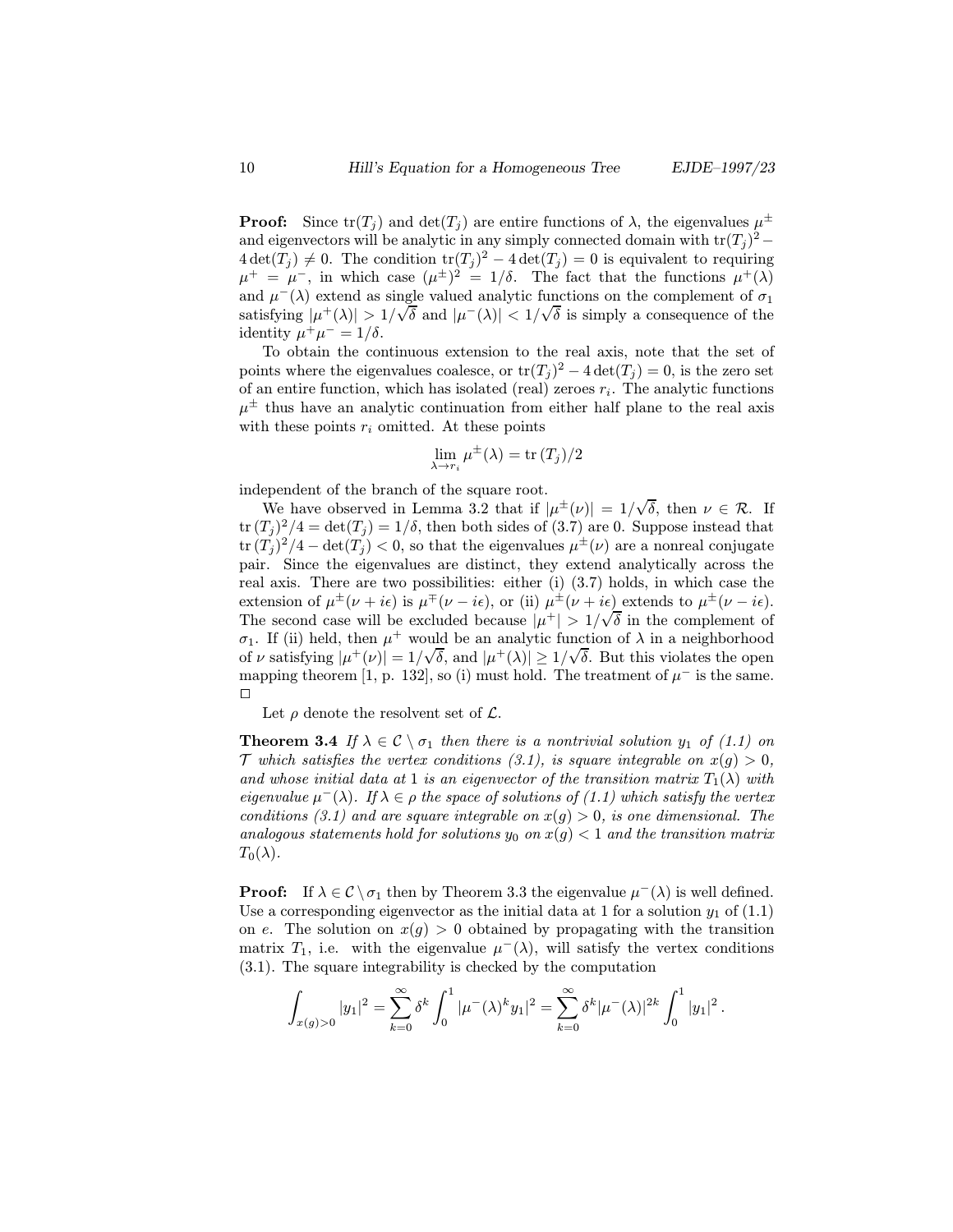Since  $|\mu^-(\lambda)| < 1/\sqrt{2}$  $\delta$ , the solution  $y_1$  is square integrable.

Suppose that  $\lambda \in \rho$  and that the sum of the dimensions of the two spaces of solutions of  $(1.1)$  satisfying the vertex conditions  $(3.1)$ , and square integrable on  $x(g) > 0$  and  $x(g) < 1$  respectively, exceeds 2. Since the space of solutions to  $-y'' + qy = \lambda y$  is two dimensional on e, there would be at least one nontrivial solution of the equation which satisfied all the vertex conditions and was square integrable on T. This function would be an eigenfunction for  $\mathcal{L} - \lambda I$ , which is impossible.  $\Box$ 

## 4 Functions of  $\mathcal L$  for homogeneous trees

#### The resolvent and spectrum of  $\mathcal L$

The solutions  $y_0$  and  $y_1$  of Theorem 3.4 can be used to construct the resolvent of  $\mathcal L$  on  $\mathcal T$ . The explicit description of the eigenvectors for  $\mu^-(\lambda)$  shows that they satisfy the boundary conditions

$$
[c(\lambda) - \delta \mu^{+}(\lambda)]y(0) + s(\lambda)y'(0) = 0,
$$
\n
$$
[s'(\lambda) - \delta \mu^{+}(\lambda)]y(1) - s(\lambda)y'(1) = 0.
$$
\n(4.1)

Since q is even the solutions  $C_1(x, \lambda)$  and  $S_1(x, \lambda)$  of (1.1) satisfying

$$
\begin{pmatrix} C_1(1,\lambda) & S_1(1,\lambda) \\ C'_1(1,\lambda) & S'_1(1,\lambda) \end{pmatrix} = \begin{pmatrix} 1 & 0 \\ 0 & 1 \end{pmatrix}
$$

may also be written as  $C_1(x, \lambda) = C(1-x, \lambda)$  and  $S_1(x, \lambda) = -S(1-x, \lambda)$ . To make a specific choice of functions  $y_0$  and  $y_1$ , define

$$
U(x,\lambda) = -s(\lambda)C(x,\lambda) + [c(\lambda) - \delta\mu^{+}(\lambda)]S(x,\lambda),
$$
  
\n
$$
V(x,\lambda) = s(\lambda)C_{1}(x,\lambda) + [s'(\lambda) - \delta\mu^{+}(\lambda)]S_{1}(x,\lambda)
$$
  
\n
$$
= s(\lambda)C_{1}(x,\lambda) + [c(\lambda) - \delta\mu^{+}(\lambda)]S_{1}(x,\lambda).
$$

The Wronskian  $W(\lambda) = W(V, U) = V(x, \lambda)U'(x, \lambda) - V'(x, \lambda)U(x, \lambda)$  is independent of  $x$ , and has the value

$$
W(\lambda) = s(\lambda) \Big[ -s(\lambda)c'(\lambda) + (c(\lambda) - \delta \mu^+)c(\lambda) \Big]
$$
  
 
$$
- \Big[c(\lambda) - \delta \mu^+ \Big] \Big[ -s(\lambda)c(\lambda) + (c(\lambda) - \delta \mu^+)s(\lambda) \Big]
$$
  
 
$$
= s(\lambda)[1 - \delta \mu^+] [1 + \delta \mu^+]. \tag{4.2}
$$

For  $\lambda \in \rho$  and  $W(\lambda) \neq 0$  define the kernel

$$
R_e(x, t, \lambda) = \begin{cases} U(x, \lambda)V(t, \lambda)/W, & 0 \le x \le t \le 1, \\ U(t, \lambda)V(x, \lambda)/W, & 0 \le t \le x \le 1. \end{cases}
$$
(4.3)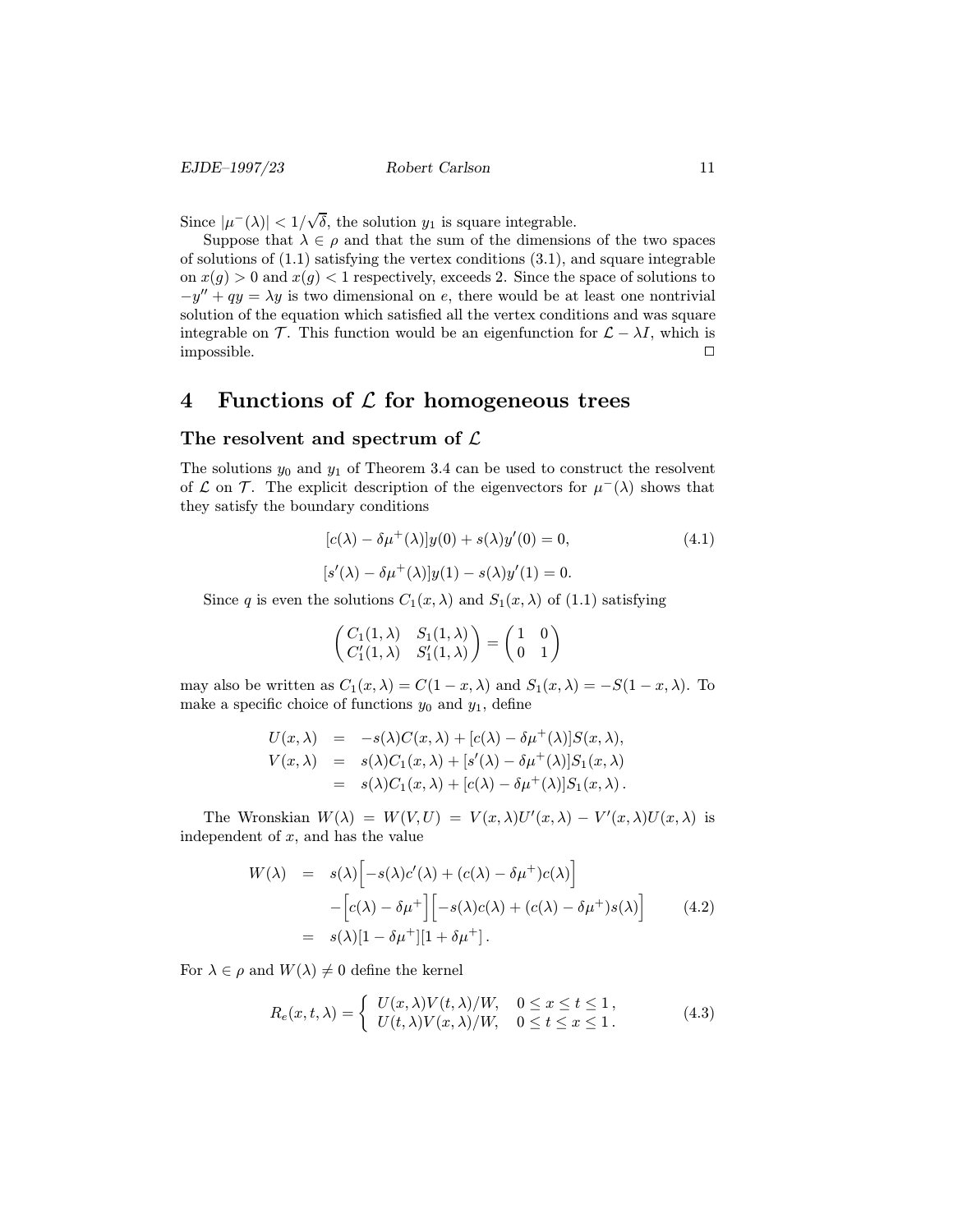If  $f_e$  is supported in the interior of e the function

$$
h_e(x) = \int_0^1 R_e(x, t, \lambda) f_e(t) dt
$$

satisfies  $[-D^2 + q - \lambda]h_e = f_e$ , and in neighborhoods of 0 and 1 the function  $h_e$ satisfies  $(1.1)$  and the boundary conditions  $(4.1)$  [5, p. 309].

Extending U to  $x(q) < 0$  and V to  $x(q) > 1$  using the multiplier  $\mu^{-}$ , Theorem 3.4 shows that  $h_e$  is square integrable on  $\mathcal T$  and satisfies the vertex conditions (3.1). Using cutoff functions  $\phi_K$  as in Theorem 2.2, it is easy to check that h is in the domain of L. Let  $f_e$  denote the restriction of  $f \in L^2(\mathcal{T})$  to the edge e. Since integration of  $f_e$  against the meromorphic kernel  $R_e(x, t, \lambda)$  agrees with  $R(\lambda) f_e$  as long as  $W(\lambda) \neq 0$ , they must agree for all  $\lambda \in \rho$ . The discussion above implies the next result.

**Theorem 4.1** For  $\lambda \in \rho$ ,

$$
R(\lambda)f = \sum_{e} \int_0^1 R_e(x, t, \lambda) f_e(t) dt,
$$

the sum converging in  $L^2(\mathcal{T})$ .

Turning to the spectrum of  $\mathcal{L}$  let  $\sigma_2 = {\lambda \in \mathcal{R} | s(\lambda) = 0}.$ 

**Theorem 4.2** The spectrum  $\sigma$  of  $\mathcal{L}$  on  $L^2(\mathcal{T})$  is the semibounded set  $\sigma$  =  $\sigma_1 \cup \sigma_2$ . If  $\delta = 1$ , then  $\sigma_2 \subset \sigma_1$ . If  $\delta > 1$  then  $\sigma_1 \cap \sigma_2 = \emptyset$  and every point in the infinite sequence  $\sigma_2$  is an eigenvalue.

**Proof** Lemma 3.2 has already shown that  $\sigma_1 \subset \sigma$ . In case  $\delta = 1$  and  $\lambda \in \sigma_2$ , Lemma 3.1 implies  $\text{tr}(T_j)^2/4 = c^2(\lambda) = 1$ , so  $\mu^+ = \pm 1$  and  $\sigma_2 \subset \sigma_1$ .

Suppose  $\delta$  is arbitrary and that  $\lambda_1 \in \mathcal{R} \setminus \sigma_1 \cup \sigma_2$ . Then  $W(\lambda_1) \neq 0$  by Theorem 3.3 and (4.2). Since  $|\mu^-(\lambda_1)| < 1/\sqrt{\delta}$  the resolvent formula of Theorem 4.1 defines an analytic  $L^2(\mathcal{T})$  valued function in a neighborhood of  $\lambda_1$  as long as f is supported on a finite union of edges.

Let [a, b] be a compact interval containing  $\lambda_1$  and contained in  $\mathcal{C}\setminus{\sigma_1\cup\sigma_2}$ . If P denotes the family of spectral projections for  $\mathcal{L}$ , then [29, p. 237,264] for any  $f \in L^2(\mathcal{T})$ 

$$
\frac{1}{2}[P_{[a,b]} + P_{(a,b)}]f = \lim_{\epsilon \downarrow 0} \frac{1}{2\pi i} \int_a^b [R(\lambda + i\epsilon) - R(\lambda - i\epsilon)]f \ d\lambda. \tag{4.4}
$$

By the observations above, the right hand side of (4.4) vanishes on the dense set of f supported on finitely many edges. This means that  $[P_{[a,b]} + P_{(a,b)}]f = 0$ for all  $f \in L^2(\mathcal{T})$ , and  $[a, b]$  is in the resolvent set  $\rho$ . Thus  $\mathcal{C} \setminus {\sigma_1 \cup \sigma_2} \subset \rho$ .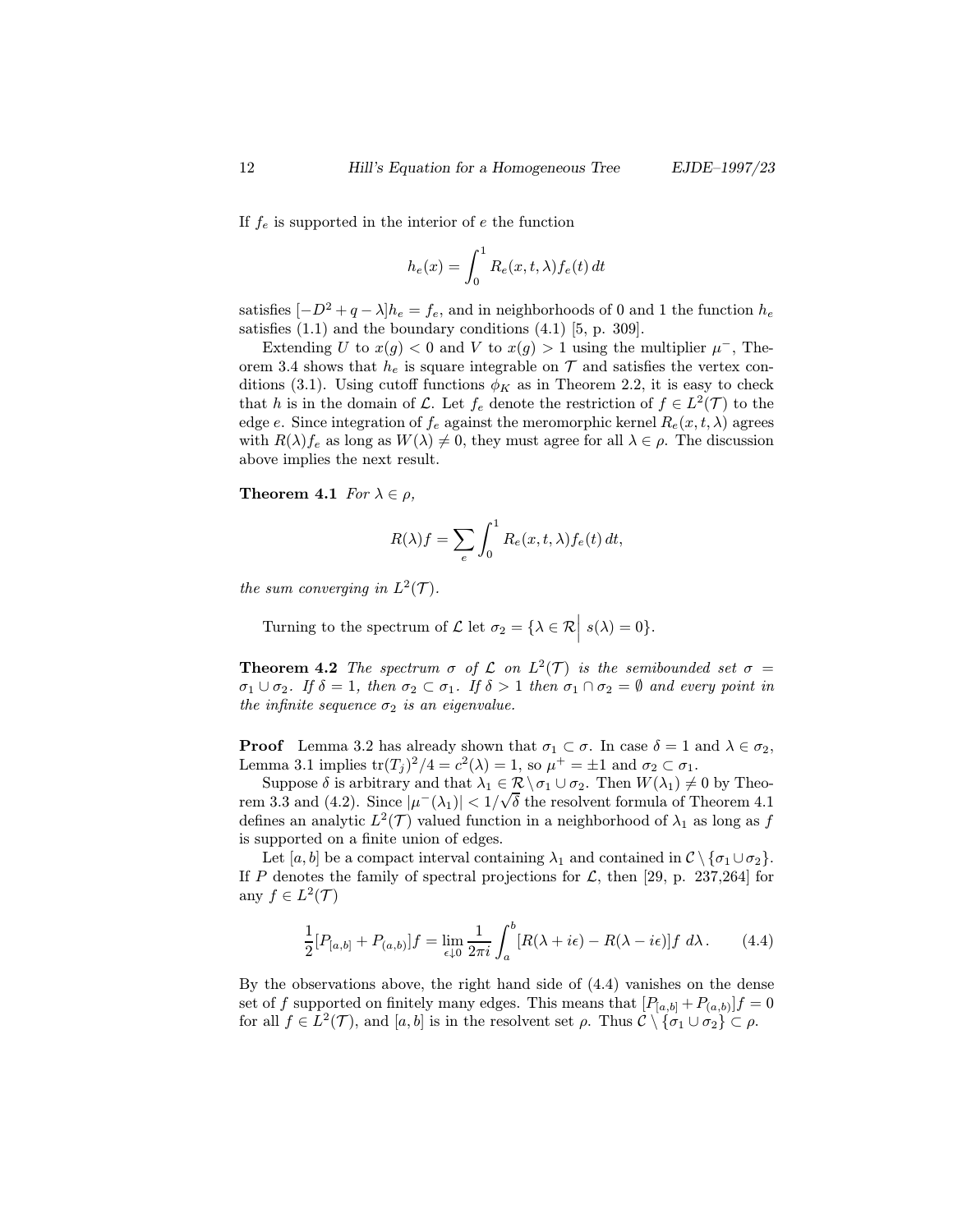Finally, suppose that  $\lambda_1 \in \sigma_2$  and  $\delta > 1$ . By Lemma 3.1  $c^2(\lambda_1) = 1$ . In addition  $tr(T_i) = c(\lambda_1)(1 + 1/\delta)$ ,  $\mu^+ = c(\lambda_1)$ , and  $\mu^- = c(\lambda_1)/\delta$ . Since  $|\mu^-| = 1/\delta$ ,  $\lambda_1 \notin \sigma_1$ . Eigenvectors for  $\mu^-$  are multiples of  $\begin{pmatrix} 0 \\ 1 \end{pmatrix}$ for both  $T_j$ . The function  $S(x, \lambda_1)$ , which has such initial data at both 0 and 1, thus extends to an  $L^2$  eigenfunction of  $-D^2 + q$  on  $\mathcal{T}$ .

As in the classical Hill's equation, the discriminant

$$
\Delta(\lambda) = \operatorname{tr}(T_j(\lambda)) = \frac{\delta + 1}{\delta}c(\lambda) + \frac{\gamma}{\delta}s(\lambda)
$$

plays a central role in describing the spectrum of  $\mathcal{L}$ . With the help of Lemma 3.2 one checks easily that  $\lambda \in \sigma_1$  if and only if  $-2/\sqrt{\delta} \leq \Delta(\lambda) \leq 2/\sqrt{\delta}$ .

**Theorem 4.3** Suppose  $\delta \geq 2$  and  $\mu_n$ ,  $n = 1, 2, 3, \ldots$ , are the naturally ordered points in  $\sigma_2$ . Then  $\Delta(\mu_n) = (-1)^n (\delta + 1)/\delta$ . In each of the intervals  $(-\infty, \mu_1)$ ,<br>(*w*, *w*) and fan all positioning  $2/\sqrt{5} \leq \alpha \leq 2/\sqrt{5}$ , the experies  $\Delta(1)$ , m  $(\mu_n, \mu_{n+1}),$  and for all  $\eta$  satisfying  $-2/\sqrt{\delta} \leq \eta \leq 2/\sqrt{\delta}$ , the equation  $\Delta(\lambda) - \eta = 0$  has exactly an exact equation  $\lambda$ . 0 has exactly one root, counted with multiplicity. The function  $\partial_{\lambda} \Delta$  has no roots in  $\sigma_1$ .

**Proof:** By Lemma 3.1  $s'(\lambda) = c(\lambda)$  and  $c^2(\mu_n) = 1$ . Moreover  $s(\mu_n) = 0$ implies

$$
\Delta(\mu_n) = \frac{\delta + 1}{\delta} c(\mu_n).
$$

Counting the number of sign changes for  $S(x, \mu_n)$  [28, p. 41] gives  $c(\mu_n)$  =  $s'(\mu_n) = (-1)^n.$ √

Since  $|\Delta(\mu_n)| = (\delta + 1)/\delta > 2/$ δ when  $\delta \geq 2$ , the function  $\Delta(\lambda) - \eta$  must have at least one root between  $\mu_n$  and  $\mu_{n+1}$ . To show that there is exactly one root, we begin by considering the case  $q(x) = 0$  and  $\gamma = 0$ . In this case the claim is elementary. For  $0 \le t \le 1$  let

$$
\Delta_t(\lambda) - \eta = \frac{\delta + 1}{\delta} c_t(\lambda) + t \frac{\gamma}{\delta} s_t(\lambda),
$$

where  $c_t$  and  $s_t$  are the functions  $c(\lambda)$  and  $s(\lambda)$  for the potential  $tq(x)$  with  $t\gamma$ in the vertex condition.

For each t the function  $\Delta_t(\lambda)-\eta$  is entire, with real roots missing the values  $\mu_n(t)$ . By Rouche's theorem [1, p. 152] the number of roots of  $\Delta_t(\lambda) - \eta = 0$ , counted with multiplicity, between  $\mu_n(t)$  and  $\mu_{n+1}(t)$  is locally constant in t. Since the number of roots is 1 when  $t = 0$ , it remains 1 up to  $t = 1$ .

The case of the interval  $(-\infty, \mu_1)$  may be handled in a similar fashion, although in this case the trapping of the roots simply makes use of an uniform estimate of the growth of  $\Delta_t(\lambda)$  as  $\lambda \to -\infty$  for  $0 \le t \le 1$ , [28, p. 13]. √

Finally, if  $\partial_{\lambda}\Delta(\lambda_0) = 0$  for  $\lambda_0 \in \sigma_1$ , then  $\eta = \Delta(\lambda_0)$  would satisfy  $-2/\sqrt{5}$  and  $\Delta(\lambda)$  is ground have a next of multiplicity bigher than 1, ally, if  $\partial_{\lambda} \Delta(\lambda_0) = 0$  for  $\lambda_0 \in \sigma_1$ , then  $\eta = \Delta(\lambda_0)$  would satisfy  $-2/\sqrt{\delta} \leq$  $\eta \leq 2/\sqrt{\delta}$ , and  $\Delta(\lambda) - \eta$  would have a root of multiplicity higher than 1, which is impossible.  $\Box$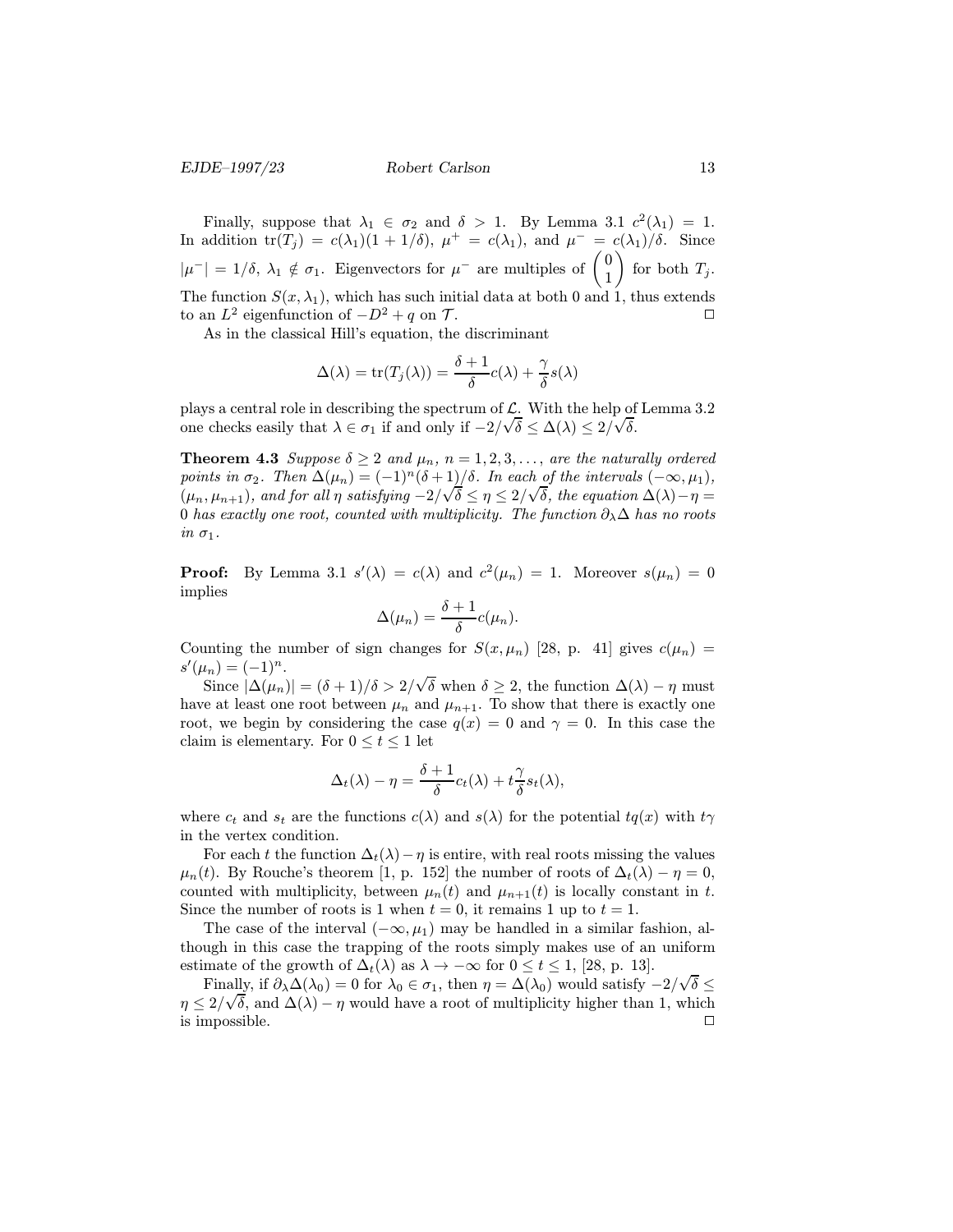#### Spectral projections

The rather explicit formula (4.3) can be used to compute the spectral projections for L. These computations will involve the extensions of  $C(x, \lambda)$  and  $S(x, \lambda)$  to the left and right of e, obtained by means of the transition matrices  $T_j$ .

Write  $x = t + k$  for integer k and  $0 \le t < 1$ . It is convenient to compute the values for  $C(t + k, \lambda)$  and  $S(t + k, \lambda)$  by diagonalizing the transition matrices

$$
T_0(\lambda) = S_0 \begin{pmatrix} \mu^+ & 0 \\ 0 & \mu^- \end{pmatrix} S_0^{-1}, \quad T_1(\lambda) = S_1 \begin{pmatrix} \mu^+ & 0 \\ 0 & \mu^- \end{pmatrix} S_1^{-1},
$$

$$
S_0 = \begin{pmatrix} -s(\lambda) & -s(\lambda) \\ c(\lambda) - \delta \mu^- & c(\lambda) - \delta \mu^+ \end{pmatrix},
$$
  
\n
$$
S_0^{-1} = \frac{1}{\delta s(\lambda)[\mu^+ - \mu^-]} \begin{pmatrix} c(\lambda) - \delta \mu^+ & s(\lambda) \\ \delta \mu^- - c(\lambda) & -s(\lambda) \end{pmatrix},
$$
  
\n
$$
S_1 = \begin{pmatrix} s(\lambda) & s(\lambda) \\ c(\lambda) - \delta \mu^- & c(\lambda) - \delta \mu^+ \end{pmatrix},
$$
  
\n
$$
S_1^{-1} = \frac{1}{\delta s(\lambda)[\mu^- - \mu^+]} \begin{pmatrix} c(\lambda) - \delta \mu^+ & -s(\lambda) \\ \delta \mu^- & c(\lambda) & s(\lambda) \end{pmatrix}.
$$

If  $k < 0$  and

$$
C(t+k,\lambda) = c_1(k)C(t,\lambda) + s_1(k)S(t,\lambda), \quad S(t+k,\lambda) = c_2(k)C(t,\lambda) + s_2(k)S(t,\lambda),
$$

then

$$
\begin{pmatrix} c_1(k) & c_2(k) \\ s_1(k) & s_2(k) \end{pmatrix} = S_0 \begin{pmatrix} [\mu^+]^k & 0 \\ 0 & [\mu^-]^k \end{pmatrix} S_0^{-1}.
$$

The expression is slightly different if  $k > 0$  since the transition matrix  $T_1$  uses a basis of values at  $x = 1$ , rather than  $x = 0$ . Thus for  $k > 0$ ,

$$
\begin{pmatrix} c_1(k) & c_2(k) \\ s_1(k) & s_2(k) \end{pmatrix} = \begin{pmatrix} s'(\lambda) & -s(\lambda) \\ -c'(\lambda) & c(\lambda) \end{pmatrix} S_1 \begin{pmatrix} [\mu^+]^k & 0 \\ 0 & [\mu^-]^k \end{pmatrix} S_1^{-1} \begin{pmatrix} c(\lambda) & s(\lambda) \\ c'(\lambda) & s'(\lambda) \end{pmatrix}.
$$

For f supported in e the equation  $-y'' + qy - \lambda y = f$  has solutions

$$
K_1 f(x) = \int_0^x K_1(x, t, \lambda) f(t) dt, \quad K_2 f(x) = \int_x^1 K_2(x, t, \lambda) f(t) dt,
$$

where the kernels for these formal right inverses are

$$
K_1(x, t, \lambda) = C(x, \lambda)S(t, \lambda) - S(x, \lambda)C(t, \lambda),
$$
  
\n
$$
K_2(x, t, \lambda) = C(t, \lambda)S(x, \lambda) - S(t, \lambda)C(x, \lambda).
$$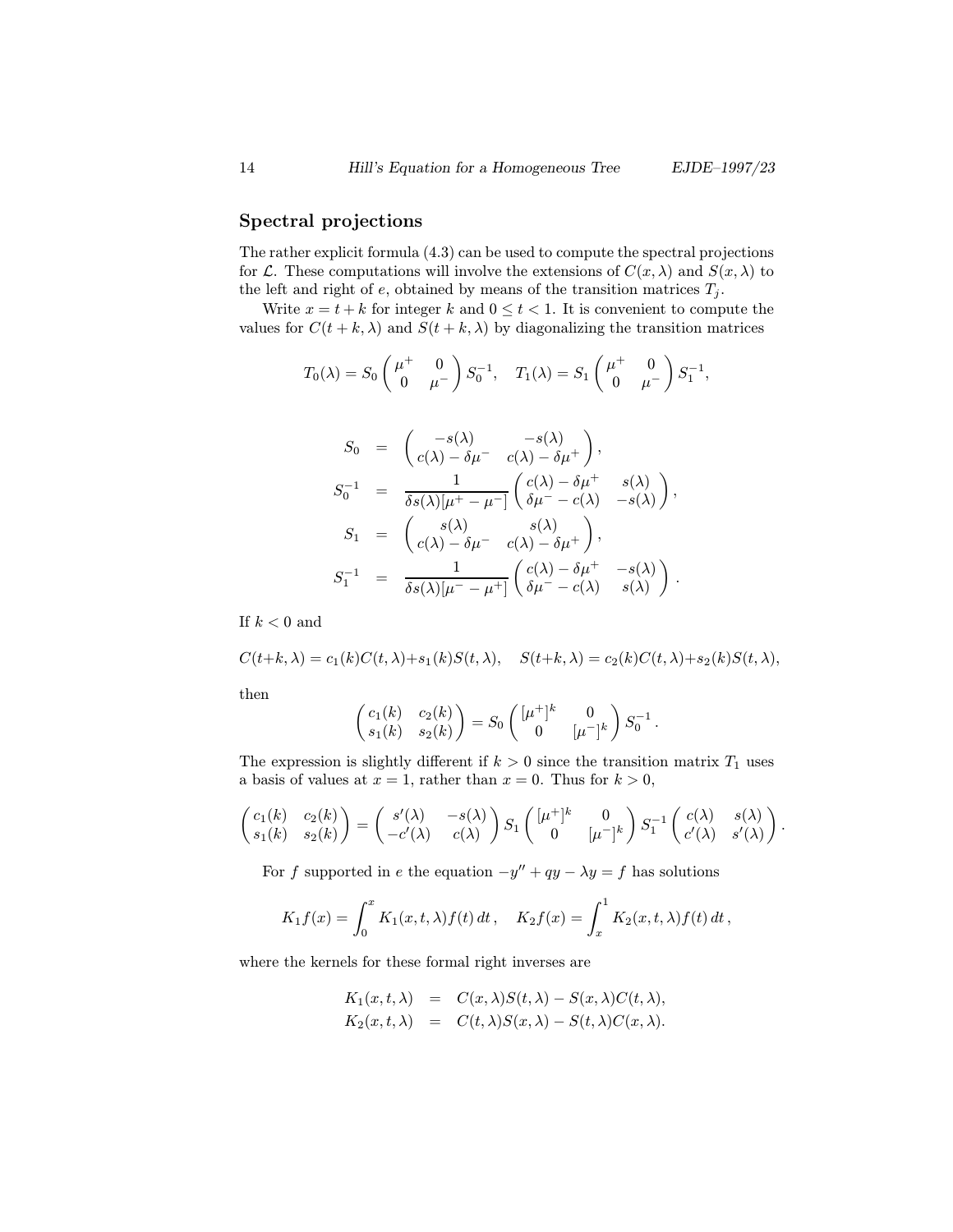Notice that these functions are entire as functions of  $\lambda$ . Define  $K = [K_1 + K_2]/2$ and

$$
G(x, t, \lambda)
$$
  
=  $R(x, t, \lambda) - K(x, t, \lambda)$   
= 
$$
\begin{cases} U(t, \lambda) V(x, \lambda) / W(\lambda) - C(x, \lambda) S(t, \lambda) / 2 + S(x, \lambda) C(t, \lambda) / 2, & t \leq x, \\ U(x, \lambda) V(t, \lambda) / W(\lambda) - C(t, \lambda) S(x, \lambda) / 2 + S(t, \lambda) C(x, \lambda) / 2, & x \leq t. \end{cases}
$$

For each fixed  $t \in [0,1]$  the function  $G(x,t,\lambda)$  is a solution of  $\mathcal{L}G = \lambda G$ , except possibly for  $x = t$ . But since G and  $\partial_x G$  are continuous at  $x = t$ , it is a solution for all x, so that for  $0 \le t \le 1$ ,

$$
G(x,t,\lambda) = U(x,\lambda)V(t,\lambda)/W(\lambda) - C(t,\lambda)S(x,\lambda)/2 + S(t,\lambda)C(x,\lambda)/2. \tag{4.5}
$$

To obtain a more explicit description of the spectral projections of  $\mathcal{L}$ , we restrict (4.4) to  $f \in L^2(\mathcal{T})$  supported in e, so the expression (4.3) is available. If in addition  $h \in L^2(\mathcal{T})$  is supported in the union of finitely many edges, then since  $K(x, t, \lambda)$  is entire in  $\lambda$ ,

$$
\frac{1}{2}\langle [P_{[a,b]} + P_{(a,b)}]f, h \rangle = \lim_{\epsilon \downarrow 0} \frac{1}{2\pi i} \int_a^b \langle [G(\lambda + i\epsilon) - G(\lambda - i\epsilon)]f, h \rangle \ d\lambda. \tag{4.6}
$$

Using the definitions of  $U$  and  $V$  and the identity

$$
\begin{pmatrix} C_1(t,\lambda) \\ S_1(t,\lambda) \end{pmatrix} = \begin{pmatrix} s'(\lambda) & -c'(\lambda) \\ -s(\lambda) & c(\lambda) \end{pmatrix} \begin{pmatrix} C(t,\lambda) \\ S(t,\lambda) \end{pmatrix},
$$

the expression (4.5) may be written as

$$
G(x, t, \lambda) = \left( C(x, \lambda), S(x, \lambda) \right) \Psi(\lambda) \begin{pmatrix} C(t, \lambda) \\ S(t, \lambda) \end{pmatrix},
$$

where

$$
\Psi(\lambda) = \begin{pmatrix} 0 & 1/2 \\ -1/2 & 0 \end{pmatrix}
$$
\n
$$
+ \frac{1}{W(\lambda)} \begin{pmatrix} -s^2(\lambda) & -s(\lambda)[s'(\lambda) - \delta \mu^+(\lambda)] \\ s(\lambda)[c(\lambda) - \delta \mu^+(\lambda)] & [c(\lambda) - \delta \mu^+(\lambda)][s'(\lambda) - \delta \mu^+(\lambda)] \end{pmatrix} \times
$$
\n
$$
= \frac{s'(\lambda)}{W(\lambda)} \begin{pmatrix} -c'(\lambda) & -\delta \mu^+ & -1/2 + c(\lambda)\delta \mu^+ - (\delta \mu^+)^2/2 \\ -1/2 + c(\lambda)\delta \mu^+ - (\delta \mu^+)^2/2 & [c(\lambda) - \delta \mu^+][1 - c(\lambda)\delta \mu^+]/s \end{pmatrix}
$$
\n(4.7)

These calculations essentially follow the program in [13], so we refer to this reference for the proofs that

$$
\Psi^*(\lambda) = \Psi(\overline{\lambda}), \quad \text{Im}(\Psi) = \frac{\Psi - \Psi^*}{2i} \ge 0,
$$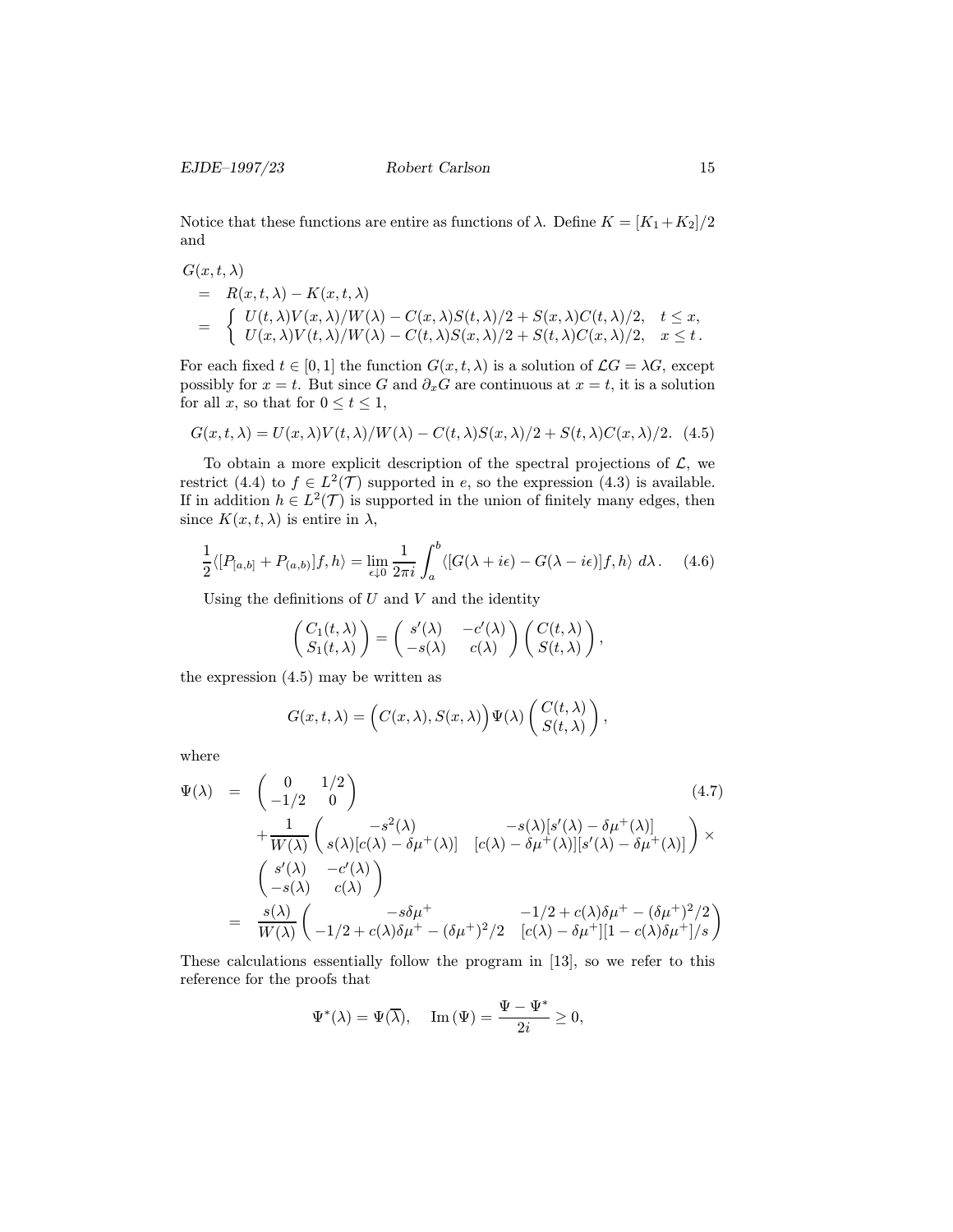and a fuller discussion of the next theorem. In our context the development of an eigenfunction expansion is simplified since  $\Psi$  has continuous extensions from the upper and lower half planes to the real axis except possibly where  $s(\lambda)=0$ or  $\delta \mu^+ (\lambda)^2 = 1$ .

**Theorem 4.4** For f supported in e the spectral projections for  $\mathcal{L}$  may be written as

$$
\frac{1}{2}[P_{[a,b]} + P_{(a,b)}]f(x)
$$
\n
$$
= \lim_{\epsilon \downarrow 0} \frac{1}{\pi} \int_a^b \int_0^1 \left( C(x,\nu), S(x,\nu) \right) \text{Im} \left( \Psi(\nu + i\epsilon) \right) \begin{pmatrix} C(t,\nu) \\ S(t,\nu) \end{pmatrix} f(t) dt d\nu
$$
\n
$$
= \int_a^b \left( C(x,\nu), S(x,\nu) \right) \hat{f}(\nu) dM(\nu)
$$
\n(4.8)

where the transform is defined by

$$
\hat{f}(\nu) = \int_0^1 \begin{pmatrix} C(t,\nu) \\ S(t,\nu) \end{pmatrix} f(t) dt
$$

and the spectral matrix is

$$
M(\nu) = \lim_{\epsilon \to 0^+} \frac{1}{\pi} \int_0^{\nu} \operatorname{Im} \Psi(t + i\epsilon) dt.
$$

The explicit formula for  $\Psi(\lambda)$  together with Theorem 3.3 and (4.2) provide the next result.

**Corollary 4.5** On the complement of  $\sigma_2$  the spectral measure is absolutely continuous with respect to Lebesgue measure.

Some comments are in order regarding the transform  $f \to \hat{f}$ . The classical treatments [16, p. 1351] of eigenfunction expansions for ordinary differential operators on an interval  $\mathcal I$  might suggest stronger results than Theorem 4.4, including the surjectivity of  $f \to \hat{f}$  from  $L^2(\mathcal{I})$  to  $L^2(M)$ , and the explicit diagonalization  $\widehat{Lf}(\nu) = \nu \widehat{f}(\nu)$ . However we would then anticipate an infinite spectral matrix, whose explicit determination as in (4.7) might still involve the computations above. The approach here is instead based on the study of self adjoint extensions of symmetric ordinary differential operators on  $L^2[0, 1]$  in the larger space  $L^2(\mathcal{T})$  [2, pp. 121–139], [13], [14, pp. 499–513].

#### Pointwise decay for the semigroup  $exp(-\tau \mathcal{L})$

The aim of this section is to develop an asymptotic expansion and pointwise decay estimates as  $\tau \to \infty$  for the kernel of the semigroup  $\exp(-\tau \mathcal{L})$  generated by  $\mathcal L$  on  $L^2(\mathcal T)$  when  $\delta > 1$ . The analysis of the semigroup kernel is based on a well known contour integral representation involving the resolvent. Thus we begin with pointwise estimates for the resolvent kernel.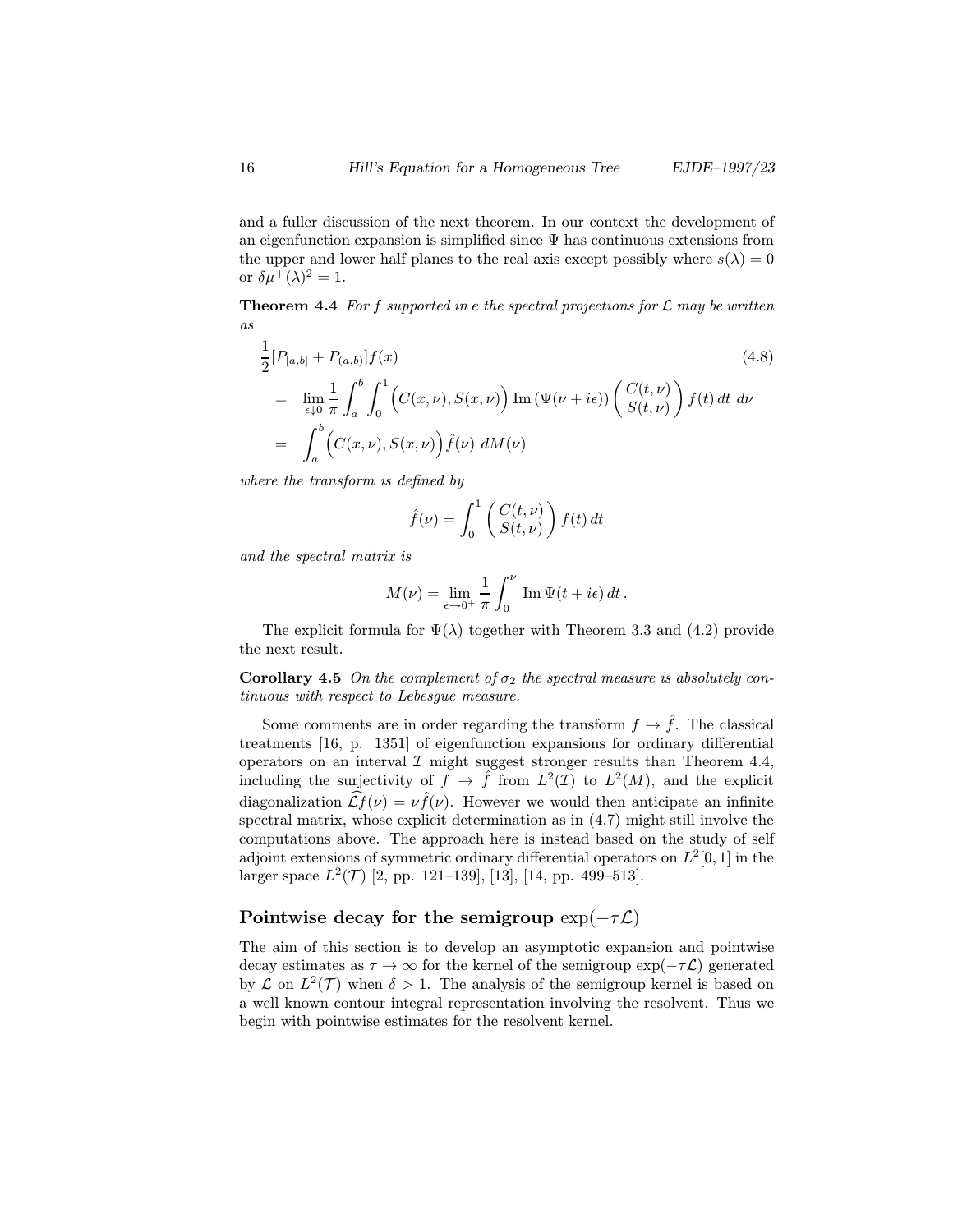**Lemma 4.6** Suppose that  $\delta > 1$ ,  $\epsilon > 0$  and  $|\lambda - \nu| > \epsilon$  for all  $\nu$  with  $s(\nu) = 0$ . If  $0 \leq x, t \leq 1$  and  $x + m$  is the signed distance from  $0 \in e$ , then

$$
|R(x+m,t,\lambda)| \leq K|\mu^-|^{|m|}\exp(-|(x-t)\operatorname{Im}(\sqrt{\lambda})|).
$$

**Proof:** Using (4.3), the case  $0 \le x \le t \le 1$  is considered first. From the estimates (3.5) and (3.6) one obtains

$$
|U(x,\lambda)V(t,\lambda)| \leq \frac{K_1}{1+|\sqrt{\lambda}|} \exp(3|\operatorname{Im}(\sqrt{\lambda})|) \exp(-|\operatorname{Im}(\sqrt{\lambda})(x-t)|).
$$

The estimate

$$
|s(\lambda)| \geq \frac{K_2}{1+|\sqrt{\lambda}|} \exp(|\operatorname{Im}(\sqrt{\lambda})|)
$$

can be established using [28, p. 27]

$$
|\sin(z)| \ge C_{\epsilon} \exp(|\operatorname{Im}(z)|), \quad |z - n\pi| \ge \epsilon/2, \quad C_{\epsilon} > 0,
$$

and (3.5). By Theorem 3.3 we have  $|\mu^+| \geq 1/\sqrt{2}$  $\delta$ , and  $\delta > 1$ , so that

$$
|W(\lambda)| \geq \frac{K_3}{1+|\sqrt{\lambda}|} \exp(3|\operatorname{Im}(\sqrt{\lambda})|)
$$

as long as  $|\lambda - \nu| > \epsilon$  for all  $\nu$  with  $s(\nu) = 0$ . This establishes the estimate in case  $0 \le x \le t \le 1$ , while the case  $0 \le t \le x \le 1$  is similar.

Again suppose that  $0 \le x \le t \le 1$  and  $m < 0$ . The function  $U(x, \lambda)$  is extended to  $x < 0$  using the multiplier  $\mu^-$ . Thus the initial data for U at m is

$$
\begin{pmatrix} U(m,\lambda) \\ U'(m,\lambda) \end{pmatrix} = [\mu^-(\lambda)]^{|m|} \begin{pmatrix} U(0,\lambda) \\ U'(0,\lambda) \end{pmatrix}.
$$

The argument is now similar to the case  $m = 0$ , and the remaining cases are similar.  $\Box$ 

We will also need estimates for derivatives of the functions  $C(x, \lambda)$  and  $S(x, \lambda)$ .

**Lemma 4.7** For positive integers n, and  $0 \leq x \leq 1$ , the partial derivatives of  $C(x, \lambda)$  and  $S(x, \lambda)$  satisfy the estimates

$$
|\partial_{\lambda}^{n}C(x,\lambda)| \leq K_{n}[1+|\sqrt{\lambda}|]^{-n} \exp(|\operatorname{Im}(\sqrt{\lambda})|x),
$$
  

$$
|\partial_{\lambda}^{n}S(x,\lambda)| \leq K_{n}[1+|\sqrt{\lambda}|]^{-n-1} \exp(|\operatorname{Im}(\sqrt{\lambda})|x).
$$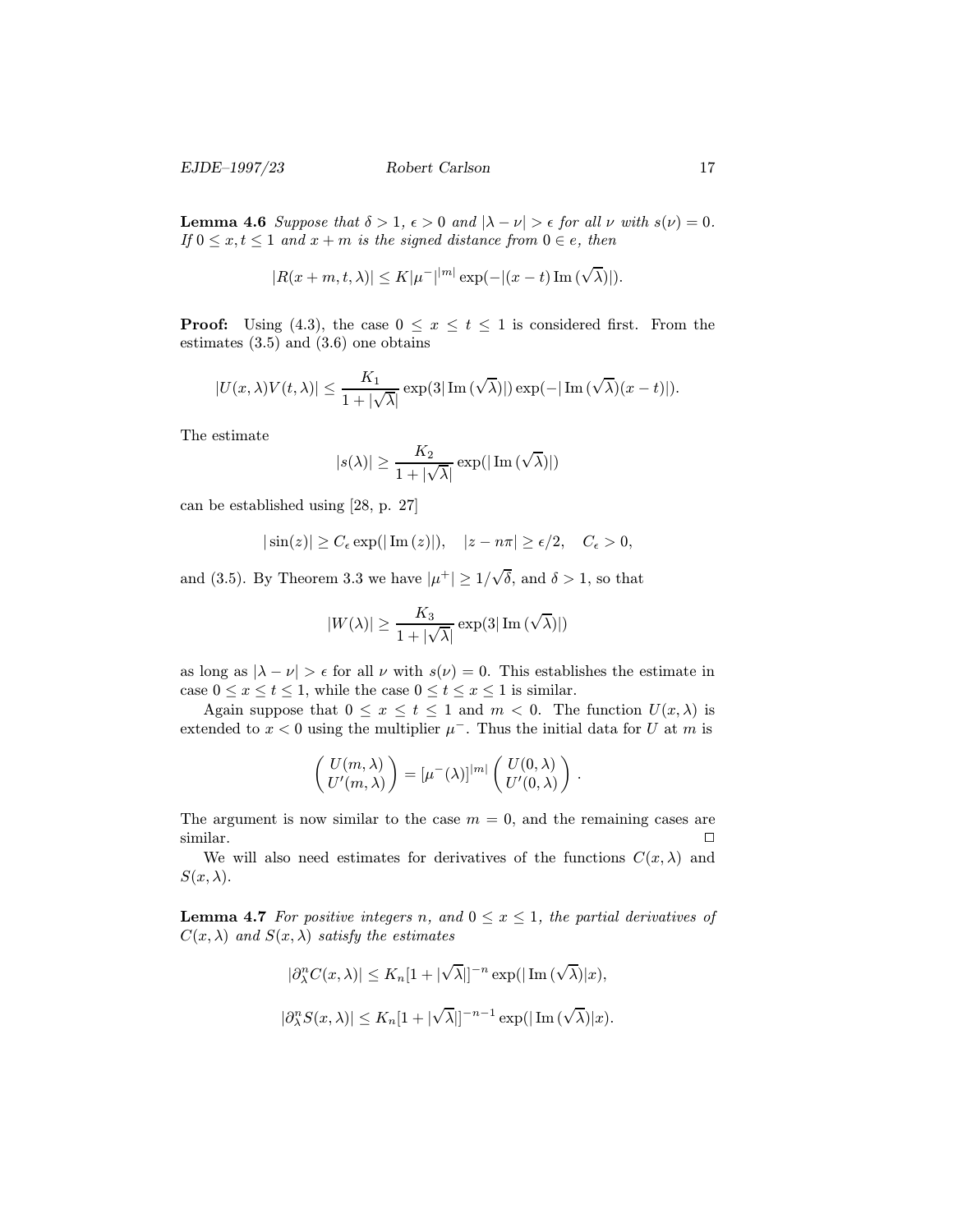**Proof:** Differentiation of the equation  $(1.1)$  for C and S leads to

$$
-(\partial_{\lambda}^{n} C)^{\prime\prime} + (q - \lambda)\partial_{\lambda}^{n} C = n \partial_{\lambda}^{n-1} C, \quad -(\partial_{\lambda}^{n} S)^{\prime\prime} + (q - \lambda)\partial_{\lambda}^{n} S = n \partial_{\lambda}^{n-1} S,
$$

with the initial conditions

 $\partial_{\lambda}^{n}C(0,\lambda) = 0, \quad (\partial_{\lambda}^{n}C)'(0,\lambda) = 0, \quad \partial_{\lambda}^{n}S(0,\lambda) = 0, \quad (\partial_{\lambda}^{n}S)'(0,\lambda) = 0$ 

for  $n \geq 1$ . Thus

$$
\frac{1}{n}\partial_{\lambda}^{n}C(x,\lambda) = \int_{0}^{x} [C(x,\lambda)S(t,\lambda) - S(x,\lambda)C(t,\lambda)]\partial_{\lambda}^{n-1}C(t,\lambda) dt
$$
  

$$
\frac{1}{n}\partial_{\lambda}^{n}S(x,\lambda) = \int_{0}^{x} [C(x,\lambda)S(t,\lambda) - S(x,\lambda)C(t,\lambda)]\partial_{\lambda}^{n-1}S(t,\lambda) dt.
$$

Application of the estimates (3.5) gives

$$
|C(x,\lambda)S(t,\lambda) - S(x,\lambda)C(t,\lambda)| \leq \frac{K}{1+|\sqrt{\lambda}|} \exp(|\operatorname{Im}(\sqrt{\lambda})|(x-t)).
$$

An induction argument then gives the result.  $\Box$ 

The semigroup 
$$
\exp(-\tau \mathcal{L})
$$
 may be written as a contour integral involving  
the resolvent  $R(\lambda)$  [21, pp. 489 – 493]). For  $r > 0$  and  $0 < \theta < \pi/2$ , let  
 $\Gamma(r, \theta) = \Gamma_1 \cup \Gamma_2 \cup \Gamma_3$  where

$$
\Gamma_1 = se^{i\theta}, \quad \Gamma_3 = se^{-i\theta}, \quad r \le s < \infty,
$$
  

$$
\Gamma_2 = re^{i\phi}, \quad \theta \le \phi \le 2\pi - \theta.
$$

Choosing r so large that  $\Gamma$  lies in the resolvent set of  $\mathcal{L}$ ,

$$
\exp(-\tau \mathcal{L})f = \frac{1}{2\pi i} \int_{\Gamma} e^{-\lambda \tau} R(\lambda) f \, d\lambda, \quad \tau > 0. \tag{4.9}
$$

This contour is traversed 'counterclockwise', starting at  $s = \infty$ , coming in along Γ<sub>1</sub>, going counterclockwise around Γ<sub>2</sub>, and finally going out along Γ<sub>3</sub>.

For  $f$  supported in  $e$ , the resolvent may be represented as an integral operator. Interchanging orders of integration may be justified using Lemma 4.6, so that

$$
\exp(-\tau \mathcal{L})f(x) = \int_{e} \left[ \frac{1}{2\pi i} \int_{\Gamma} e^{-\lambda \tau} R(x, t, \lambda) \ d\lambda \right] f(t) \, dt, \quad \tau > 0.
$$

Thus the semigroup may be represented by integration against a continuous kernel

$$
H(x,t,\tau) = \frac{1}{2\pi i} \int_{\Gamma} e^{-\lambda \tau} R(x,t,\lambda) \, d\lambda, \quad \tau > 0, \quad 0 \le t \le 1.
$$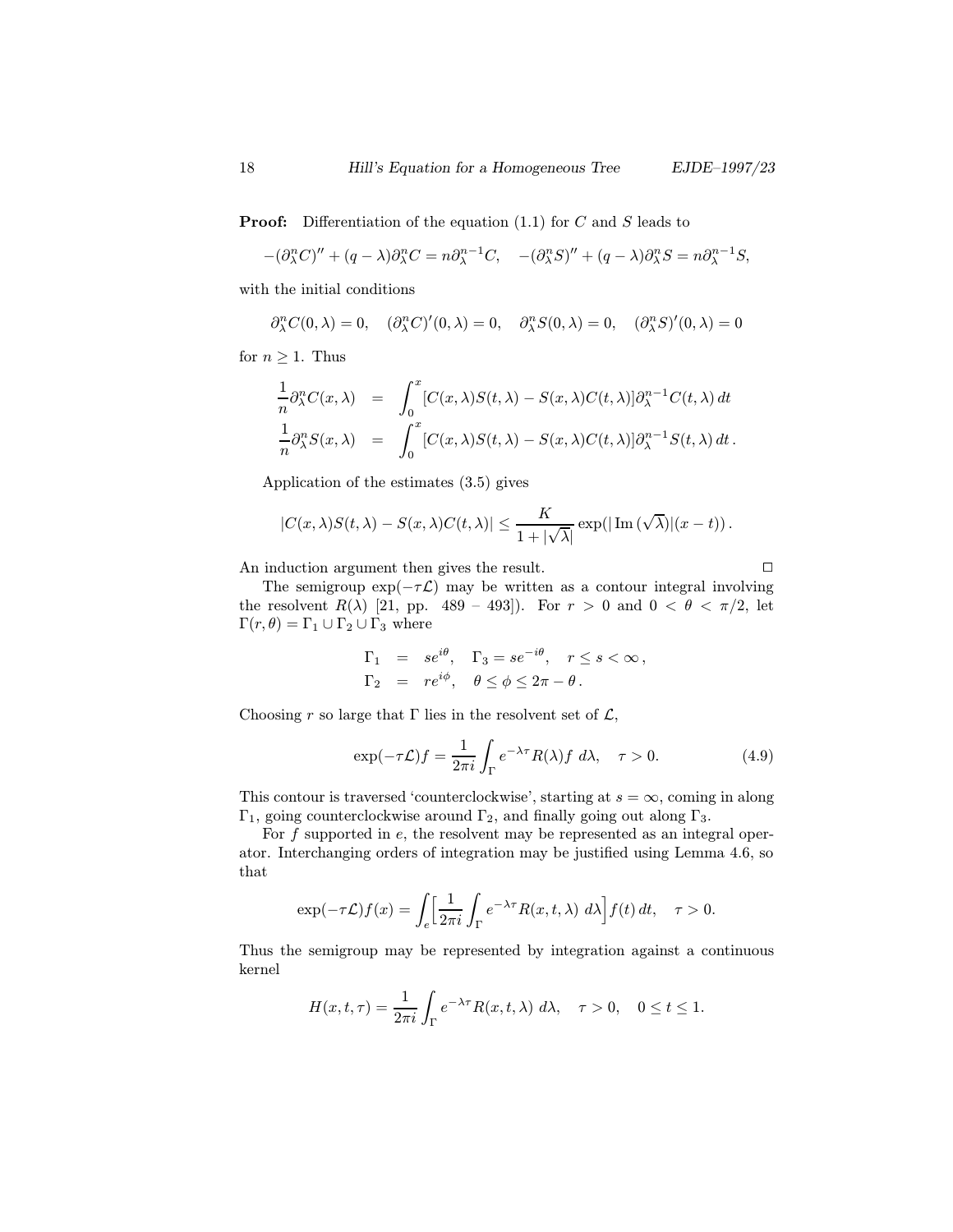**Theorem 4.8** Suppose  $\delta \geq 2$ ,  $t \in [0,1]$ , and K is a positive integer. Then the semigroup kernel  $H(x, t, \tau)$  has an asymptotic expansion as  $\tau \to \infty$ ,

$$
H(x,t,\tau) = \exp(-\lambda_0 \tau) \sum_{n=0}^{K-1} H_n(x,t) \tau^{-(n+2)/2} + O(\tau^{-(K+2)/2} \exp(-\lambda_0 \tau)).
$$

The functions  $H_n(x,t)$  are uniformly bounded, and  $\lim_{|x|\to\infty} |H(x,t)| = 0$ . The error is uniform for  $t \in [0,1]$  and  $x(g) \in \mathcal{R}, g \in \mathcal{T}$ .

**Proof:** Let  $\lambda_0$  be the smallest point in  $\sigma(\mathcal{L})$ . By Theorem 4.3  $\lambda_0 \in \sigma_1$ ,  $\Delta(\lambda_0) = 2/\sqrt{\delta}$ , and  $\partial_{\lambda} \Delta(\lambda_0) \neq 0$ . Since

$$
\partial_{\lambda}[\Delta^2 - 4/\delta](\lambda_0) = 2\Delta(\lambda_0)\partial_{\lambda}\Delta(\lambda_0) = c_1 \neq 0,
$$

the transition matrix eigenvalues  $\mu^{\pm}$  are analytic functions of  $(\lambda - \lambda_0)^{1/2}$  for  $\lambda$ near  $\lambda_0$ ,

$$
\mu^{\pm}(\lambda) = \Delta(\lambda)/2 \pm \sqrt{c_1(\lambda - \lambda_0) + c_2(\lambda - \lambda_0)^2 + \dots}
$$
  
= 
$$
\Delta(\lambda)/2 \pm c_1^{1/2}(\lambda - \lambda_0)^{1/2} \sqrt{1 + c_2(\lambda - \lambda_0)/c_1 + \dots}
$$

Since  $\mu^+(\lambda_0) = \mu^-(\lambda_0) = 1/\sqrt{2}$ δ, and  $W(\lambda_0) \neq 0$ , the resolvent kernel (4.3) is an analytic function of  $(\lambda - \lambda_0)^{1/2}$  in a neighborhood of  $\lambda_0$ . Let  $\lambda_1 > \lambda_0$  be in this neighborhood, with  $|\mu^-(\lambda)| = 1/\sqrt{\delta}$  for  $\lambda_0 \leq \lambda \leq \lambda_1$ .

The semigroup kernel analysis will involve a deformation  $\tilde{\Gamma}$  of the contour  $\Gamma$ in the complement of the spectrum of  $\mathcal{L}$ . Slit the complex plane along the real axis from  $\lambda_0$  to  $\infty$ . Follow the contour  $\Gamma$  in from  $\infty$  in the upper half plane until  $Re(\lambda) = Re(\lambda_1)$ . Drop down along this line to the real axis, follow the real axis along the upper half cut to  $\lambda_0$ , go back to  $\lambda_1$  along the lower half cut, and then drop down the line  $Re(\lambda) = Re(\lambda_1)$  to Γ. Finally, follow the contour Γ out to  $\infty$  in the lower half plane.

By Lemma 4.6 the kernel  $R(x, t, \lambda)$  is uniformly bounded along the contour Γ. Thus

$$
2\pi i H(x,t,\tau) = -\int_{\lambda_0}^{\lambda_1} e^{-\lambda \tau} R_u(x,t,\lambda) \ d\lambda + \int_{\lambda_0}^{\lambda_1} e^{-\lambda \tau} R_l(x,t,\lambda) \ d\lambda + O(e^{-\lambda_1 \tau}),
$$

with  $\tau > 0$ . Here  $R_u$ ,  $R_l$  indicates that the integrands are to be evaluated as limits from the upper and lower half planes respectively.

Now make the change of variable  $s^2 = \lambda - \lambda_0$  and let  $\beta = \sqrt{\lambda_1 - \lambda_0}$  to get

$$
2\pi i H(x, t, \tau) = -\int_0^{\beta} e^{-[s^2 + \lambda_0]\tau} \tilde{R}(x, t, s) 2s ds + \int_0^{-\beta} e^{-[s^2 + \lambda_0]\tau} \tilde{R}(x, t, s) 2s ds + O(e^{-\lambda_1 \tau}), \quad \tau > 0,
$$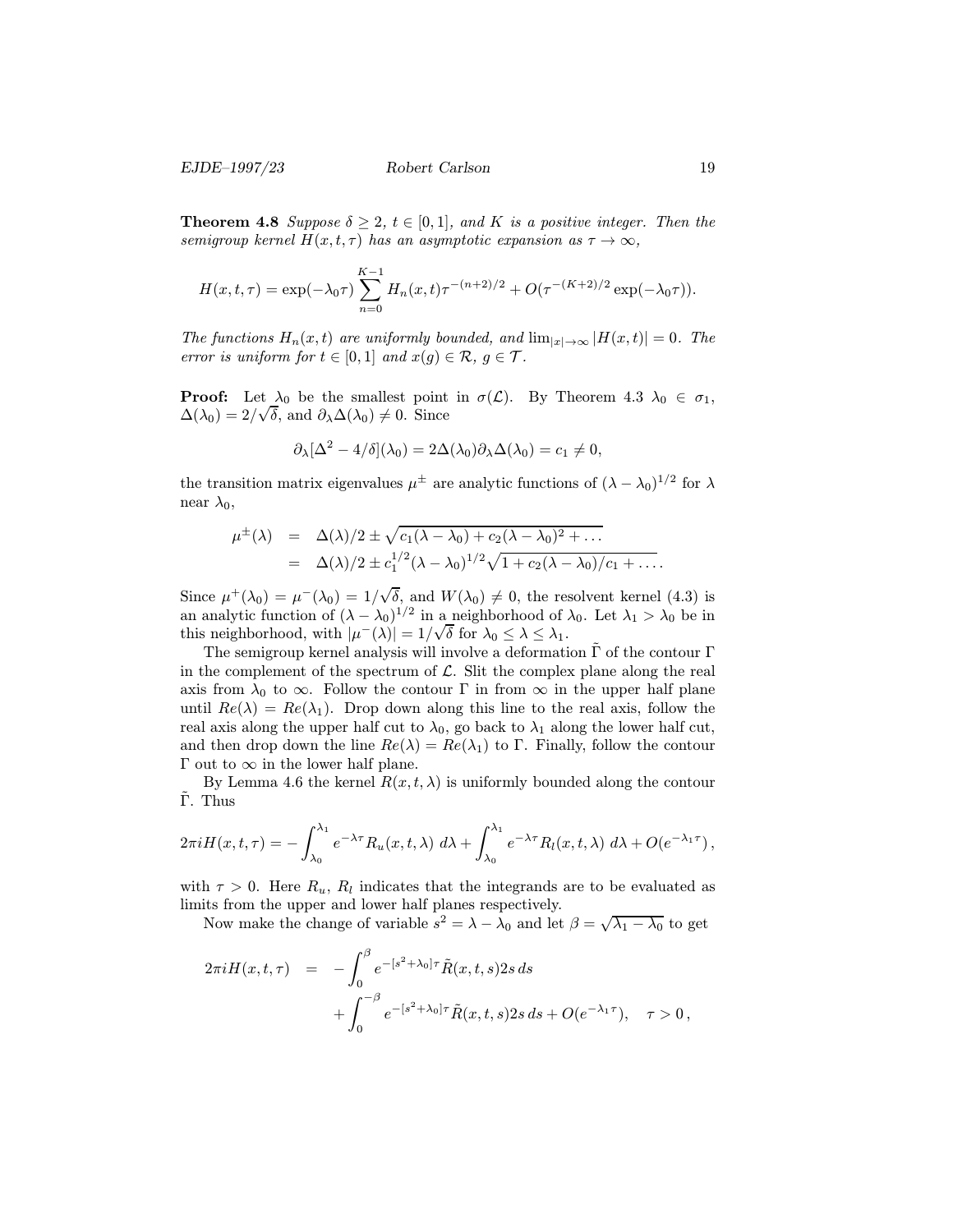or

$$
H(x,t,\tau) = \frac{i}{\pi} \int_{-\beta}^{\beta} e^{-[s^2 + \lambda_0]\tau} \tilde{R}(x,t,s)s \, ds + O(e^{-\lambda_1 \tau}), \quad \tau > 0. \tag{4.10}
$$

Here  $\tilde{R}(x, t, s) = R(x, t, \sqrt{\lambda - \lambda_0})$  is just the resolvent kernel from the upper and lower half of the slit expressed as a function of s.

We will now use a Taylor expansion for  $\tilde{R}(x, t, s)$  near  $s = 0$ ,

$$
|\tilde{R}(x,t,s) - \sum_{n=0}^{k-1} \partial_s^n \tilde{R}(x,t,0) \frac{s^n}{n!}| \le \frac{|s^k|}{k!} \max_{\xi} |\partial_s^k \tilde{R}(x,t,\xi)|,
$$

the maximum taken over  $\xi$  between 0 and s. Since the integral in (4.10) extends over the interval  $[-\beta, \beta]$ , it will suffice to have estimates for the derivatives of  $R(x, t, s)$  over this interval.

First consider the case  $x, t \in [0, 1]$ . Using (4.3), Lemma 4.7, and the fact that  $s(\lambda)$ ,  $c(\lambda)$  and  $\mu^+(\lambda)$  are analytic functions of s on the interval  $[-\beta, \beta]$ , it follows that there is a constant  $C_k$  such that

$$
\max_{|\xi| \leq \beta} |\partial_s^k \tilde{R}(x, t, \xi)| \leq C_k.
$$

If the first argument is  $x + m$  for m a negative integer (the case  $m > 0$  being similar), the resolvent kernel has the form

$$
\dot{R}(x+m,t,s) = [\mu^-(\lambda)]^{|m|} U(x,\lambda) V(t,\lambda) / W(\lambda).
$$

Since  $|\mu^-| = 1/\sqrt{ }$ δ for  $s ∈ [-β, β]$ , and the derivatives satisfy bounds

$$
|\partial_s^n(\mu^-)^{|m|}| \le C_n [m^n + 1] |\mu^-|^{|m|},
$$

we conclude that each partial derivative of  $\tilde{R}(x, t, s)$  is uniformly bounded and  $\partial_s^n R(x,t,s) \to 0$  as  $|x| \to \infty$  for  $t \in [0,1], x \in \mathcal{R}$ , and  $s \in [-\beta, \beta]$ . Thus

$$
\int_{-\beta}^{\beta} e^{-[s^2+\lambda_0]\tau} |\tilde{R}(x,t,s) - \sum_{n=0}^{k-1} \partial_s^n \tilde{R}(x,t,0) \frac{s^n}{n!} |s ds \leq c_1 e^{-\lambda_0 \tau} \int_0^{\infty} e^{-s^2 \tau} s^{k+1} ds.
$$

We have the elementary calculations

$$
\int_0^{\infty} (-s^2)^n e^{-s^2 \tau} ds = \partial_{\tau}^n \int_0^{\infty} e^{-s^2 \tau} ds = \partial_{\tau}^n \frac{\sqrt{\pi}}{2} \tau^{-1/2}
$$

and

$$
\int_0^{\infty} s(-s^2)^n e^{-s^2 \tau} ds = \partial_{\tau}^n \int_0^{\infty} s e^{-s^2 \tau} ds = \partial_{\tau}^n \frac{1}{2\tau},
$$

which give the desired error bounds.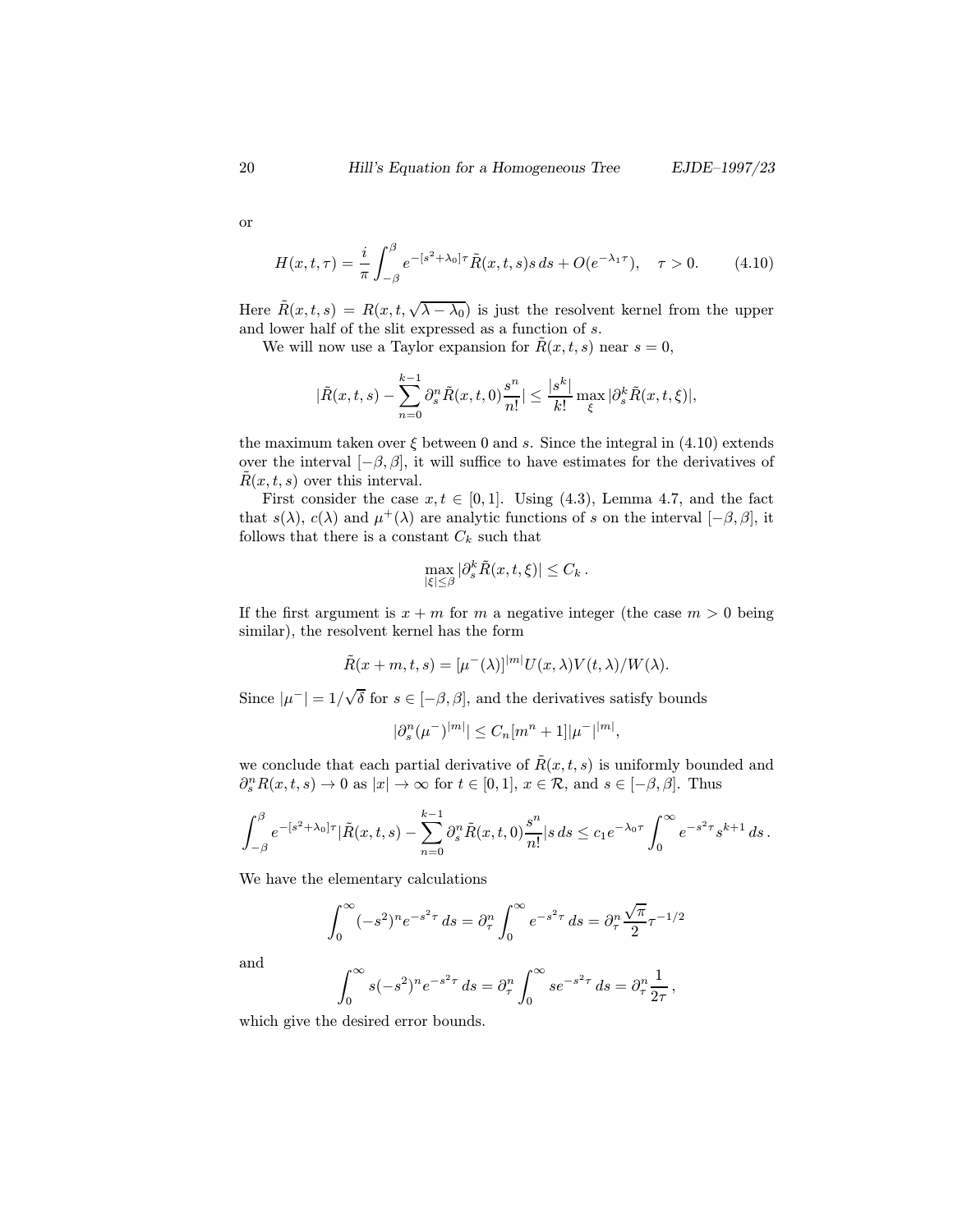Finally, the Taylor series for the resolvent gives

$$
\int_{-\beta}^{\beta} e^{-[s^2+\lambda_0]\tau} s \sum_{n=0}^{k-1} \partial_s^n \tilde{R}(x, t, 0) \frac{s^n}{n!} ds
$$
  
=  $e^{-\lambda_0 \tau} \sum_{n=0}^{k-1} \frac{1}{n!} \partial_s^n \tilde{R}(x, t, 0) \int_{-\beta}^{\beta} e^{-s^2 \tau} s^{n+1} ds$   
=  $e^{-\lambda_0 \tau} \sum_{n=0}^{k-1} \frac{1}{n!} \partial_s^n \tilde{R}(x, t, 0) \int_{-\infty}^{\infty} e^{-s^2 \tau} s^{n+1} ds + O(\exp(-\lambda_0 \tau) \exp(-\beta^2 \tau/2)).$ 

Our earlier observations about the boundedness and decay of  $\partial_s^n R(x,t,s)$  give<br>the corresponding conclusions about  $H(x,t)$ the corresponding conclusions about  $H(x, t)$ .

In case  $q = 0$  and  $\gamma = 0$  the computations are simplified considerably. At  $\lambda_0$ we find

$$
\cos(\sqrt{\lambda_0}) = 2\sqrt{\delta}/[\delta+1], \quad \sin(\sqrt{\lambda_0}) = \sqrt{\delta-1/\delta}.
$$

Some algebraic simplifications lead to

$$
-(\delta+1)\sqrt{\lambda_0}R(x,t,\lambda_0)
$$
  
=\begin{cases} (\cos(\sqrt{\lambda\_0}x)-\sqrt{\delta}\sin(\sqrt{\lambda\_0}x)) \times \\ (\cos(\sqrt{\lambda\_0}[1-t])+\sqrt{\delta}\sin(\sqrt{\lambda\_0}[1-t])) & \text{if } 0 \le x \le t \le 1, \\ (\cos(\sqrt{\lambda\_0}t)-\sqrt{\delta}\sin(\sqrt{\lambda\_0}t)) \times \\ (\cos(\sqrt{\lambda\_0}[1-x])+\sqrt{\delta}\sin(\sqrt{\lambda\_0}[1-x])) & \text{if } 0 \le t \le x \le 1. \end{cases}

Evaluation of the resolvent at values of x outside of  $[0, 1]$  may be made using the fact that U and V of (4.3) are eigenfunctions for  $x \to x - 1$ , respectively  $x \to x + 1$ , with multiplier  $\mu^-$ .

### 5 Covering spaces

In this section the previous analysis of the resolvent on the homogeneous tree is extended to the case of a regular graph  $G$  whose vertices all have the same degree  $\delta + 1$ , and whose edges have length 1. Each such graph has a universal covering space  $(\mathcal{T}, p)$ , where as before  $\mathcal T$  is the homogeneous tree of degree  $\delta + 1$ . We refer to [24, p. 145] for a development of covering spaces and their application to graphs.

As in the case of the tree, a common set of vertex conditions (3.1) is selected for the vertices. By Theorem 2.2 the self adjoint operator  $L_g = -D^2 + q$  may be defined by means of these vertex conditions. Denote the resolvents on the graph and tree by  $R_{\mathcal{G}}(\lambda)$  and  $R_{\mathcal{T}}(\lambda)$  respectively.

Suppose that  $\xi_0$  is a point in the interior of the edge  $e_0 \in \mathcal{G}$ , and that  $\tilde{\xi}_0 \in p^{-1}(\xi_0)$ . Let  $\tilde{e}_0$  be the edge of  $\mathcal{T}$  containing  $\tilde{\xi}_0$ . Then given any function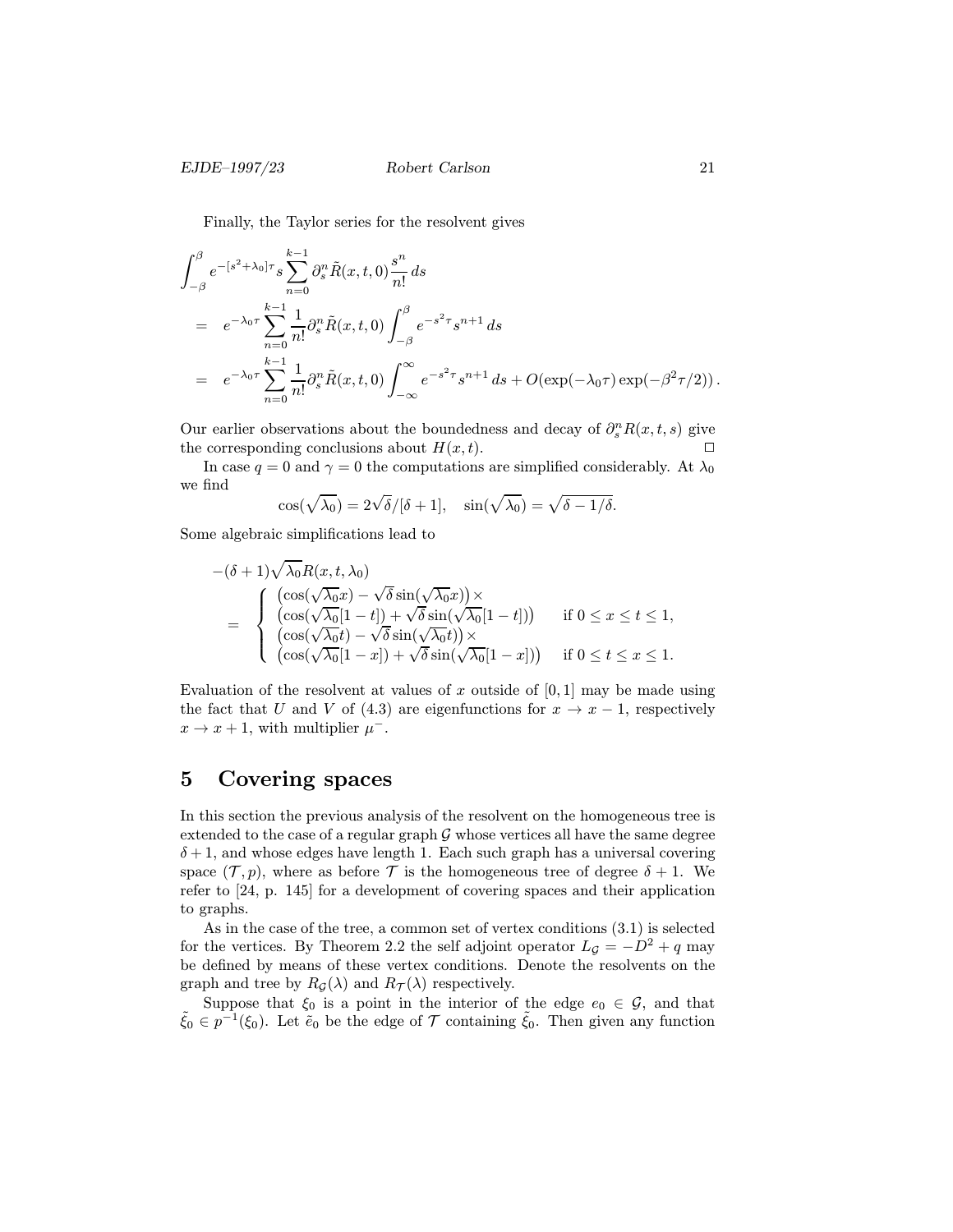$f \in L^2(e_0)$ , there is a corresponding function  $\tilde{f} \in L^2(\tilde{e}_0)$  such that

$$
\tilde{f}(\tilde{\xi}) = \begin{cases} f(p(\tilde{\xi})), & \tilde{\xi} \in \tilde{e}_0, \\ 0, & \tilde{\xi} \notin \tilde{e}_0. \end{cases}
$$

**Theorem 5.1** Suppose that  $f \in L^2(\mathcal{G})$  is supported on an edge  $e_0$ . There is a positive  $C(q, \gamma)$  such that if  $|Im(\sqrt{\lambda})| > C(q, \gamma)$  then for  $\xi \in \mathcal{G}$ 

$$
[R_{\mathcal{G}}(\lambda)f](\xi) = \sum_{\tilde{\xi} \in p^{-1}(\xi)} [R_{\mathcal{T}}(\lambda)\tilde{f}](\tilde{\xi}).
$$

The sum and its first two derivatives converge uniformly for  $\xi \in \mathcal{G}$ .

Proof The proof has two parts: a formal verification and a proof that the sum converges. Consider the two sums

$$
H(\xi,\lambda)=\sum_{\tilde{\xi}\in p^{-1}(\xi)}[R_{\mathcal{T}}(\lambda)\tilde{f}](\tilde{\xi}),\quad h(\xi,\lambda)=\sum_{\tilde{\xi}\notin\tilde{e}_0}[R_{\mathcal{T}}(\lambda)\tilde{f}](\tilde{\xi}).
$$

As for the formal part, note that

$$
(-D^2 - \lambda)H(\xi, \lambda) = \begin{cases} f(\xi), & \xi \in e_0, \\ 0, & \xi \notin e_0. \end{cases}
$$

Moreover since the vertex conditions are satisfied in the tree, they are still satisfied when we sum over vertices in the tree.

The remainder of the proof consists of verifying the convergence of the sums in question for suitable  $\lambda$ . To check on the convergence of  $H(\xi, \lambda)$  it suffices to check  $h(\xi, \lambda)$  and to show that the decaying solutions U and V may be summed over arbitrary subsets of edges satisfying  $x < 0$ , respectively  $x > 0$ , implying in particular convergence of the sums over the subsets  $p^{-1}(e)$ .

We first consider uniform convergence. The series for the  $k - th$  derivative,  $k = 0, 1, 2$ , of  $h(\xi, \lambda)$  will converge absolutely if

$$
\sum_{n=0}^{\infty} \delta^n |\mu^-|^n < \infty,
$$

or  $|\delta\mu(\lambda)| < 1$ . Since  $\mu(\mu^+ = 1/\delta)$ , this is equivalent to  $|\mu^+(\lambda)| > 1$ . The asymptotics (3.5) show that there is some value  $C(q, \gamma)$  such that  $|\mu^+(\lambda)| > 1$ asymptotics (3.5) show<br>if  $|\operatorname{Im} (\sqrt{\lambda})| > C(q,\gamma)$ .

If  $G$  is not a finite graph we must still check that  $h$  is square integrable. It is enough to consider the summands of h with  $x(\tilde{\xi}) > 0$ , which contribute

$$
\sum_{e \in \mathcal{G}} \int_0^1 |V(x,\lambda)|^2 \, \sum_{e_m \in p^{-1}(e)} (\mu^{-})^{k(m)}|^2.
$$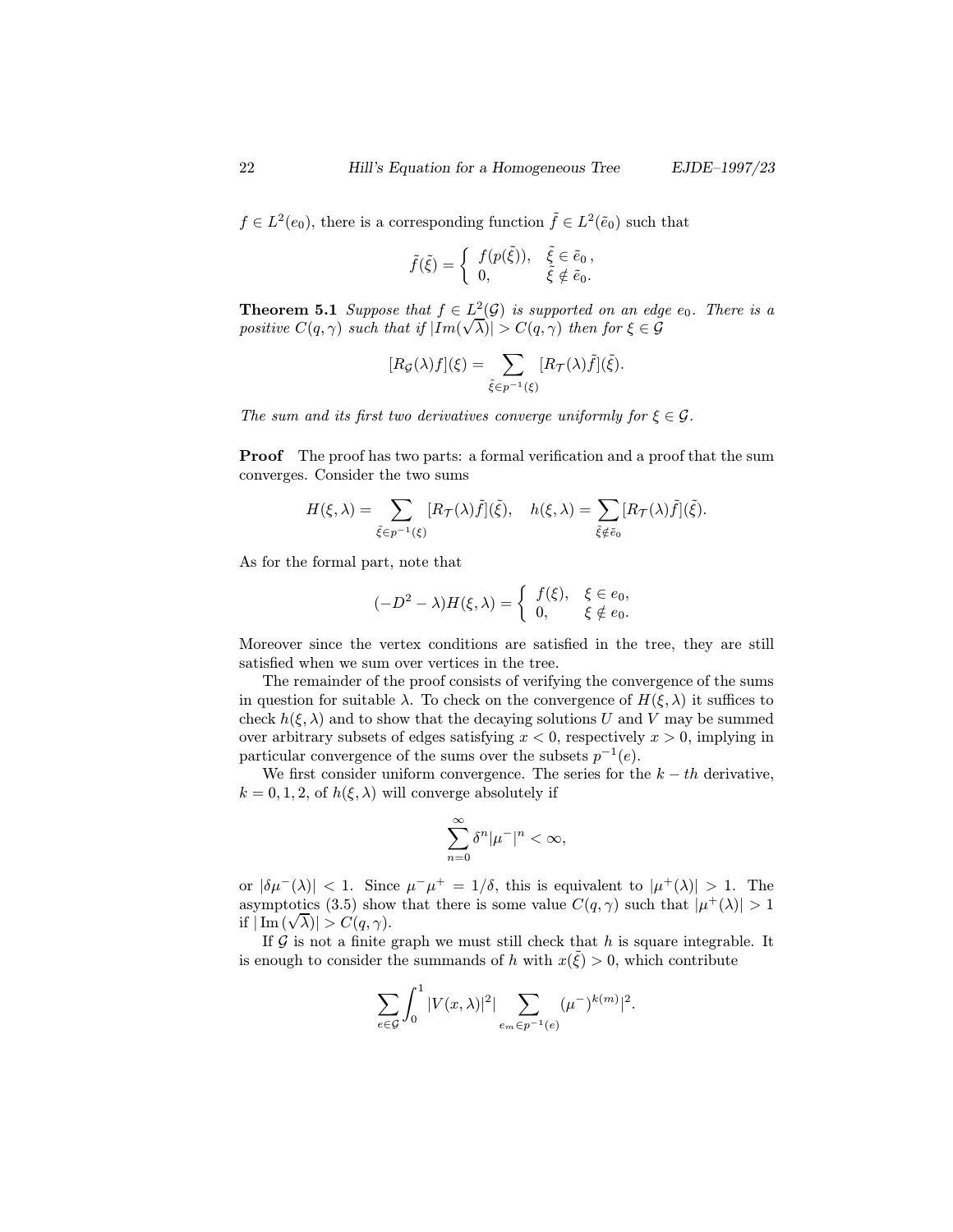Here  $k(m)$  is given by the signed distance from  $\tilde{e}_0$ ,  $x(e_m)=[k(m), k(m) + 1].$ This sum converges with

$$
\sum_{e} |S_e|^2, \quad S_e = \sum_{e_m \in p^{-1}(e)} (\mu^-)^{k(m)}.
$$

If the largest magnitude of a term in  $S_e$  is  $|\mu^-|^n$ , then

$$
|S_e| \leq \sum_{j=n}^{\infty} \delta^j |\mu^-|^j \leq \frac{\delta^n |\mu^-|^n}{1 - \delta |\mu^-|}.
$$

On the other hand each edge  $e_m$  in the tree appears once in the sum  $\sum |S_e|^2$ , so there are at most  $\delta^n$  sums  $S_e$  with a term whose magnitude is as large as  $|\mu^-|^n$ . This count gives the bound

$$
\sum_{e} |S_e|^2 \leq \sum_{n} \delta^n \left( \frac{\delta^n |\mu^-|^n}{1 - \delta |\mu^-|} \right)^2 \leq \frac{1}{[1 - \delta |\mu^-|]^2} \sum_{n} \delta^{3n} |\mu^-|^{2n}.
$$

Thus h is square integrable if  $\delta^3|\mu^-|^2 < 1$ .

After modifying  $C(q, \gamma)$  to ensure  $\delta^3 |\mu^-|^2 < 1$ , this shows that the sums for  $H(\xi, \lambda)$  and its first two derivatives converge uniformly, that the resulting function satisfies the vertex conditions, is square integrable, and satisfies the differential equation

$$
(-D^2 - \lambda)H(\xi, \lambda) = f.
$$

Thus  $H(\xi, \lambda)$  is in the domain of  $\mathcal{L}^*$ , and so is in the domain of  $\mathcal{L}$ , which is self adjoint.  $\hfill \Box$ 

Theorem 5.1 has two related aspects which invite more consideration. On one hand, since  $\mathcal{L}_{\mathcal{G}}$  is self adjoint, the resolvent  $R_{\mathcal{G}}(\lambda)$  has an analytic extension beyond the set of  $\lambda$  for which convergence was established. On the other hand, the sums of powers of  $\mu^-$  appearing in the computation of  $R_G(\lambda)$  have geometric meaning.

**Theorem 5.2** For  $|\text{Im}(\sqrt{\lambda})| > C(q, \gamma)$  the diagonal of the resolvent may be written as

$$
R_{\mathcal{G}}(t, t, \lambda) = b_e(\mu^{-}) \frac{U(t, \lambda)V(t, \lambda)}{W(\lambda)}, \quad t \in e.
$$
\n
$$
(5.1)
$$

The function  $b_e(z) = 1 + \sum_{l>0} \eta_l z^l$  is analytic in a neighborhood of  $z = 0$ . The coefficients  $p_e$  count homotopy classes of loops with basepoint in e-vertes coefficients  $\eta_l$  count homotopy classes of loops with basepoint in e represented by a loop of least length l.

If G is a finite regular graph with  $N_e$  edges, then  $R_G(\lambda)$  is trace class for  $\lambda \in \rho$ , and

$$
\text{tr}R_{\mathcal{G}}(\lambda) = \frac{b(\mu^{-})}{W(\lambda)} \int_0^1 U(t, \lambda) V(t, \lambda) dt.
$$
 (5.2)

The function  $b(z) = \sum_e b_e(z) = N_e + \sum_{l>0} N_l z^l$ , where  $N_l$  counts homotopy<br>classes of loops represented by a loop of legat length l, with one of the N, base. classes of loops represented by a loop of least length l, with one of the  $N_e$  basepoints at the midpoint of an edge.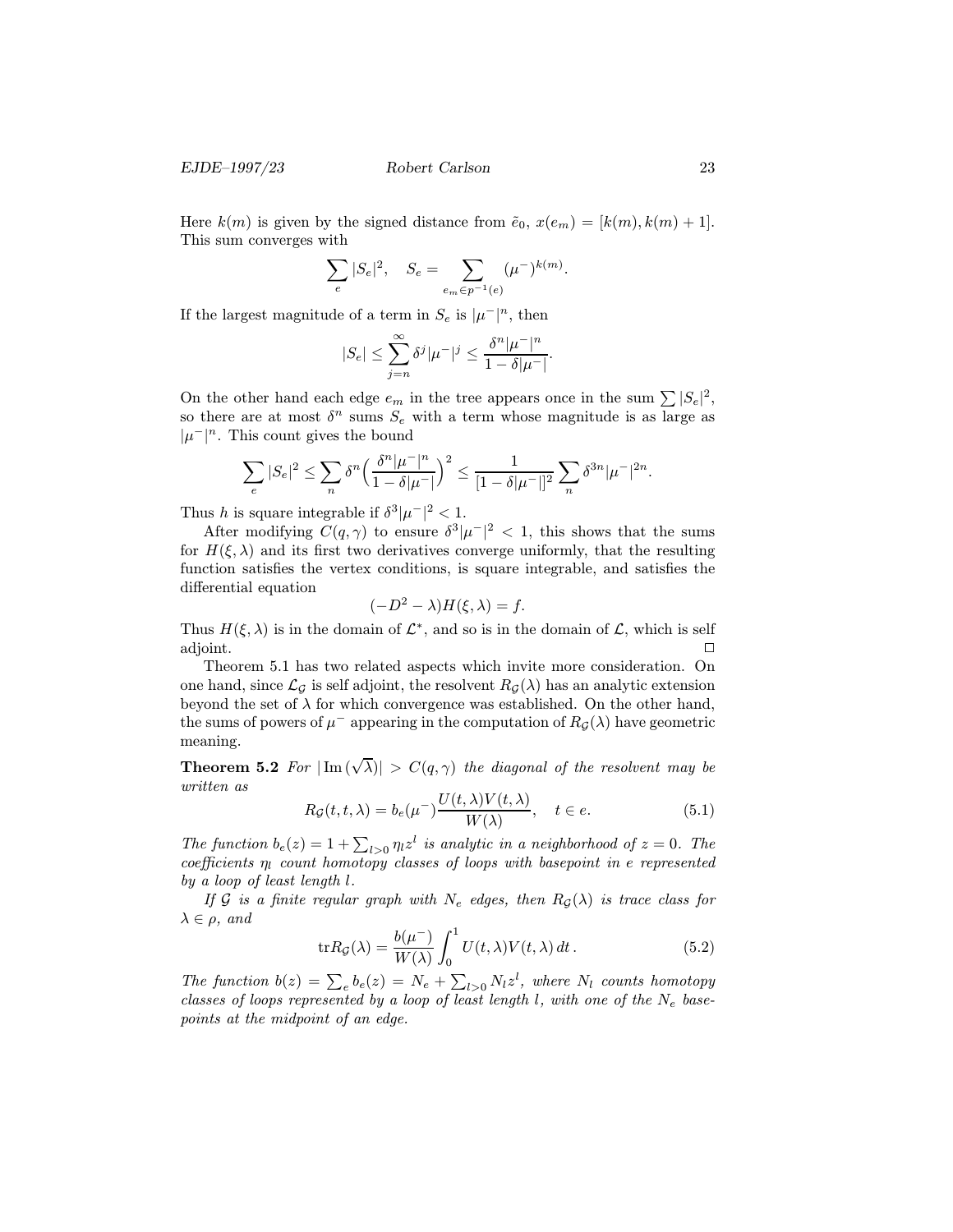**Proof:** The proof will actually provide additional information, relating the construction of the resolvent kernel to the numbers of homotopy classes of certain types of paths in  $\mathcal{G}$ .

Suppose first that  $\xi \in e_0$ , where f is supported. Let us split the resolvent sum into three parts,

$$
[R_{\mathcal{G}}(\lambda)f](\xi) = [R^0_{\mathcal{T}}(\lambda)\tilde{f}](\xi) + [R^+_{\mathcal{T}}(\lambda)\tilde{f}](\xi) + [R^-_{\mathcal{T}}(\lambda)\tilde{f}](\xi),\tag{5.3}
$$

where the  $0, +, -$  terms are the resolvent sums of Theorem 5.1 coming respectively from  $\xi \in \tilde{e}_0$ ,  $x(\xi) > 1$  and  $x(\xi) < 0$ . The three terms are given by integration against kernels, where  $R^0_{\mathcal{T}}(x, t, \lambda)$  is given by  $(4.3)$  for  $0 \le x, t \le 1$ , while

$$
R^{+}(x,t,\lambda) = \frac{U(t,\lambda)V(x,\lambda)}{W(\lambda)} \sum_{x(e_m)>1} [\mu^{-}(\lambda)]^{k(m)}, \quad e_m \in p^{-1}(e), \quad 0 \le x, t \le 1,
$$
\n(5.4)

and

$$
R^{-}(x,t,\lambda) = \frac{V(t,\lambda)U(x,\lambda)}{W(\lambda)} \sum_{x(e_m) < 0} [\mu^{-}(\lambda)]^{k(m)}, \quad e_m \in p^{-1}(e), \quad 0 \le x, t \le 1. \tag{5.5}
$$

In case  $\xi \notin e_0$  the term  $R^0_\mathcal{T}$  will be missing, but otherwise the representation of the resolvent will have the same form.

Introduce the functions

$$
b_e^+(z) = \sum_{x(e_m) > 1} z^{k(m)} = \sum_{l>0} \eta_l^+ z^l, \quad b_e^-(z) = \sum_{x(e_m) < 0} z^{k(m)} = \sum_{l>0} \eta_l^- z^l.
$$

The coefficients  $\eta_l^+$ ,  $\eta_l^-$ , count homotopy classes of paths which, to pick one<br>description start at the midpoint of  $e_0$  and at the midpoint of  $e_0$  and whose lift description, start at the midpoint of  $e_0$ , end at the midpoint of  $e$ , and whose lift from the midpoint of  $\tilde{e}_0$  to the midpoint of  $\tilde{e}$  is homotopic to a minimal length path of length l with  $x(\tilde{e})$  respectively greater than 1 or less than 0.

Setting  $x = t$  and including the three terms in (5.3) gives the description of the diagonal of the resolvent in the statement of the theorem. When the graph G is finite, the operator  $\mathcal{L}_{\mathcal{G}}$  has discrete spectrum with trace class resolvent, and the trace may be computed by integration over the diagonal. Perhaps the easiest way to establish these claims is to begin with a different set of vertex conditions, such as the Dirichlet conditions  $f(0) = 0 = f(1)$ . The corresponding operator  $\mathcal{L}_D$  is now decoupled into  $N_e$  copies of the Dirichlet operator on [0, 1], for which the result is known. Since the domains of  $\mathcal{L}_{\mathcal{G}}$  and  $\mathcal{L}_{D}$  differ only by finitely many boundary conditions, their eigenvalue distribution functions have a bounded difference [10]. This shows that  $R_{\mathcal{G}}(\lambda)$  is trace class. For a fixed  $\lambda$ in the intersection of the two resolvent sets we have  $R_G(\lambda) = R_D(\lambda) + F$ , where F has finite rank. Based on this observation one may establish that the trace is given by integration over the diagonal of the resolvent kernel.  $\Box$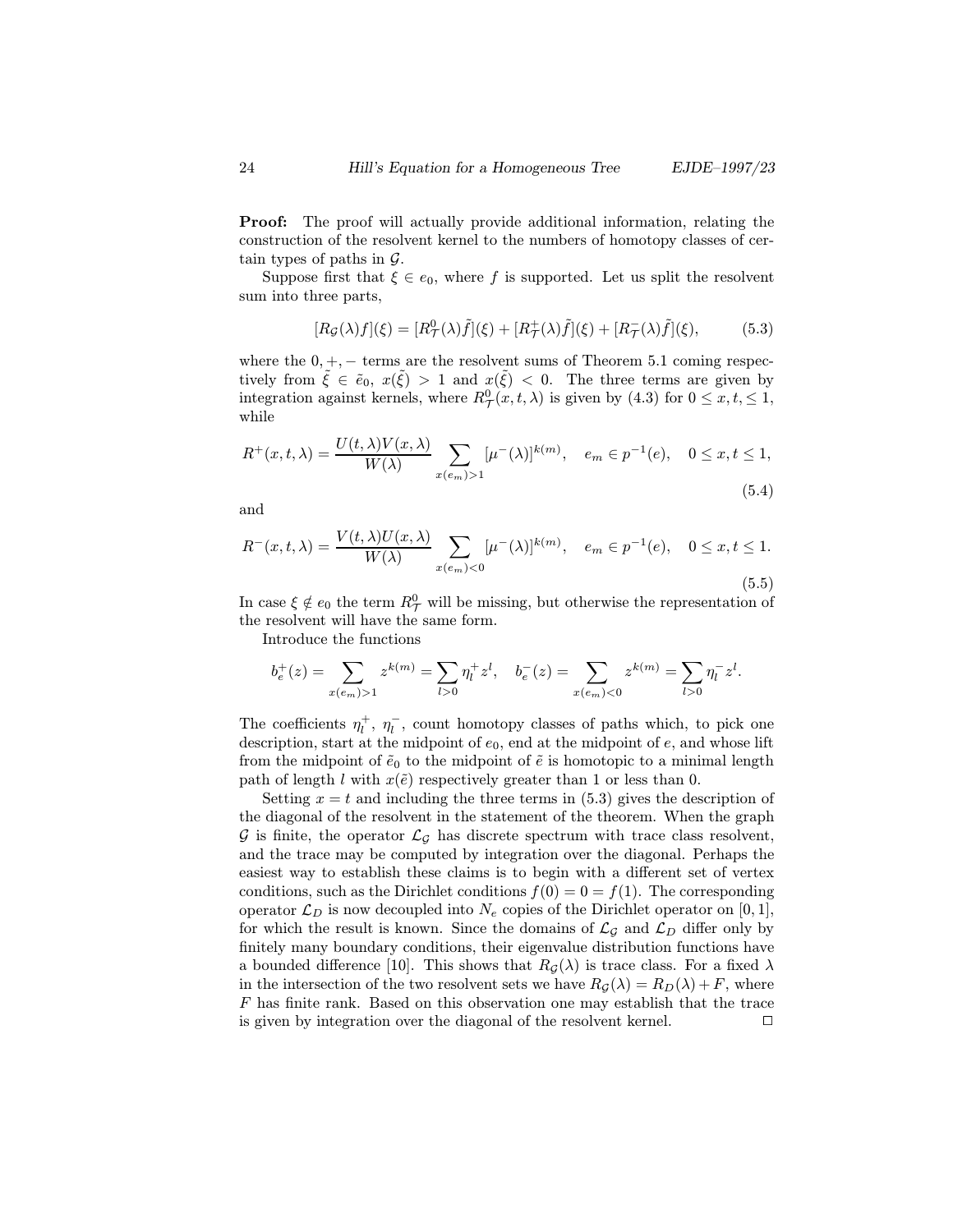The formulas (5.1,5.2) and (5.4,5.5) represent interesting relationships between generating functions for path counts and the spectral theory of differential operators. Since the resolvents extend analytically to the complement of the spectrum, the function  $b(z)$  and its relatives will have analytic continuations determined by the spectrum of  $\mathcal L$  on  $\mathcal G$  and the singularities of  $U, V, W$ . The relationship between spectral theory and the analytic continuation of such generating functions was previously explored in [6], where the spectral theory for the discrete Laplacian on finite regular graphs was considered.

Motivated in part by this discrete analog, we next consider calculation of the function  $b(z)$ . For the next result our graph need not have vertices of a fixed degree. Instead we require a finite graph, with edges of length 1, and self adjoint vertex conditions. In addition to allowing vertex conditions of the form (3.1) with  $\gamma = 0$ , Dirichlet conditions  $f(v) = 0$  or Neumann conditions  $f'(v) = 0$  are allowed. In the last two cases these conditions are to hold at all edges incident to v. The vertex conditions need not be the same at each vertex.

**Theorem 5.3** Suppose  $G$ , not necessarily regular, has  $N_e$  edges, all of length 1. Assume self adjoint vertex conditions for the operator  $-D^2$ , the vertex conditions at a vertex v having one of the following forms: (3.1) with  $\gamma = 0$ , or  $f(v) = 0$ , or  $f'(v) = 0$ . Then there is polynomial

$$
\det \tilde{C}(\zeta) = 0
$$

of degree at most  $2N_e$ , whose nonzero roots  $\zeta_k$  satisfy  $|\zeta_k|=1$ , and the nonzero eigenvalues of  $-D^2$  on  $\mathcal G$  are

$$
\{[arg(\zeta_k)+2\pi m]^2\}.
$$

The eigenspaces corresponding to two nonzero eigenvalues

$$
[\arg (\zeta_k) + 2\pi m_j]^2
$$
,  $j = 1, 2$ 

have the same dimension.

**Proof:** On the *n*-th interval any eigenfunctions must satisfy the equation

$$
-y_n'' = \lambda y_n,\tag{5.6}
$$

and 2N linearly independent boundary conditions. Letting  $j = 0, 1$ , and  $x_k =$ 0, 1, these each have one of the forms

$$
y_n^{(j)}(x_k) = 0, \quad y_m(x_k) - y_n(x_l) = 0, \quad \sum_n (-1)^{x_j} y_n'(x_j) = 0. \tag{5.7}
$$

Each boundary condition may be written in the general form

$$
\sum b_{mn}^1 y_n(0) + \sum b_{mn}^2 y'_n(0) + \sum b_{mn}^3 y_n(1) + \sum b_{mn}^4 y'_n(1) = 0,
$$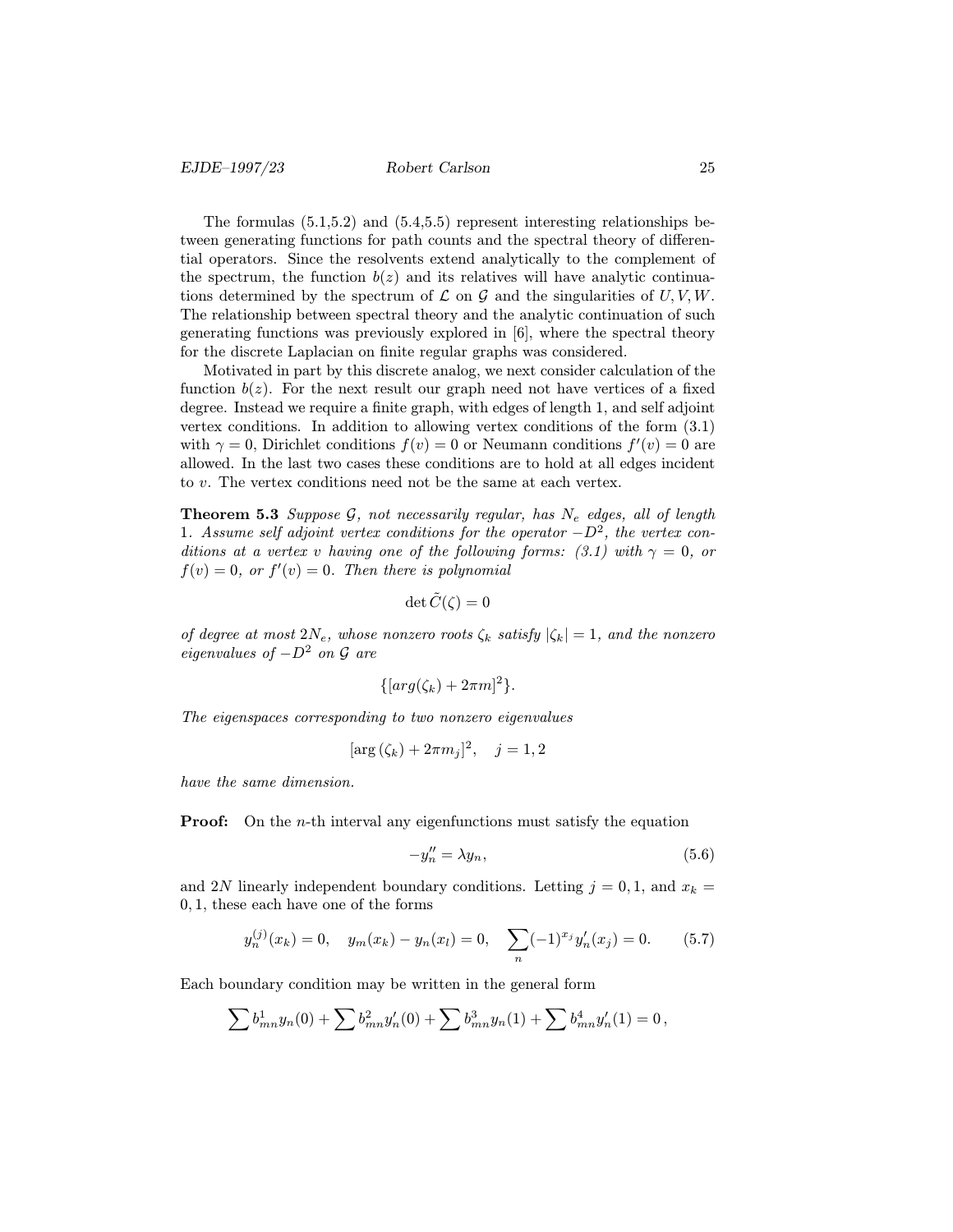where  $m = 1, \ldots 2N$ , and  $n = 1, \ldots, N$ . If  $B_l = (b_{mn}^l)$  we get a  $2N \times 4N$ boundary matrix  $B = (B_1, B_2, B_3, B_4)$ , whose entries are  $0, \pm 1$ .

Letting  $E_n$  denote the *n*-th standard basis vector for  $\mathcal{C}^N$ , a basis for the solutions of (5.6) can be written

$$
Y(x,\lambda)=(e^{i\sqrt{\lambda}x}E_1,\ldots,e^{i\sqrt{\lambda}x}E_N,e^{-i\sqrt{\lambda}x}E_1,\ldots,e^{-i\sqrt{\lambda}x}E_N),\quad \lambda\neq 0.
$$

Define the  $4N \times 2N$  matrix

$$
\hat{Y}(\lambda) = \begin{pmatrix} Y(0, \lambda) \\ Y'(0, \lambda) \\ Y(1, \lambda) \\ Y'(1, \lambda) \end{pmatrix}.
$$

With this formulation,  $\lambda \neq 0$  is an eigenvalue if and only if

$$
\det[C(\lambda)] = 0, \quad C(\lambda) = B\hat{Y}(\lambda),
$$

which is the condition that some linear combination of the columns of  $\tilde{Y}(\lambda)$ satisfies all the boundary conditions. The entries of the matrix  $C(\lambda)$  may be 0,  $\pm 1, \pm i$ √  $\lambda, \pm i$  $\sqrt{\lambda}e^{\pm i\sqrt{\lambda}}, \pm i$  $\sqrt{\lambda}e^{\mp i\sqrt{\lambda}}$ .

Since the conditions (5.7) involve either the evaluation of a function or the first derivative, but not both, the nonzero entries in a row will either have no factors  $i\sqrt{\lambda}$  or a common factor  $i\sqrt{\lambda}$ . Also, the entries in each column may have one of the exponentials  $e^{\pm i\sqrt{\lambda}}$ , but not both. Removing factors *i* √ exponentials  $e^{\pm i \sqrt{\lambda}}$ , but not both. Removing factors  $i\sqrt{\lambda}$  from the rows, and  $e^{-i\sqrt{\lambda}}$  from the columns will not change the nonzero roots of the determinant. Substituting  $\zeta = e^{i\sqrt{\lambda}}$ , the resulting matrix  $\tilde{C}(\zeta)$  will have entries, up to sign, of 0, 1,  $\zeta$ . Since  $-D^2$  with the prescribed self adjoint vertex conditions is nonnegative, there are only nonnegative eigenvalues, and any nonzero roots of det  $C(\zeta) = 0$  must have modulus 1.

Suppose we have two nonzero eigenvalues of the form  $[\sqrt{\lambda_k} + 2\pi m_j]^2$ ,  $j = 1, 2$ , suppose we have two honzero eigenvalues of the form  $[\sqrt{\lambda_k+2\pi m_j}]$ ,  $j=1,2$ ,<br>for a fixed  $\sqrt{\lambda_k}$  and integers  $m_j$ . Consider the linear isomorphism T mapping solutions of  $-y'' = [\sqrt{\lambda_k} + 2\pi m_j]^2 y$  with  $m_j = m_1$  to  $m_j = m_2$  defined by

$$
\exp(\pm i[\sqrt{\lambda_k} + 2\pi m_1]x)E_n \to \exp(\pm i[\sqrt{\lambda_k} + 2\pi m_2]x)E_n.
$$

This map leaves the function values at  $x = 0$  and  $x = 1$  unchanged.

Suppose  $f$  is a linear combination of the functions

$$
B_n^{\pm}(x) = \exp(\pm i[\sqrt{\lambda_k} + 2\pi m_1]x)E_n.
$$

Evaluating the derivatives at  $x = 0$  and  $x = 1$  gives

$$
(B_n^{\pm})'(0) = \pm i[\sqrt{\lambda_k} + 2\pi m_1]E_n, \quad (B_n^{\pm})'(1) = \pm i[\sqrt{\lambda_k} + 2\pi m_1] \exp(\pm i\sqrt{\lambda_k})E_n.
$$

Suppose the vertex v has a condition  $\sum f'_e(v) = 0$ . In this sum, all of the terms have a common popper factor  $\left(\sqrt{\lambda}\right)$ ,  $\left(\frac{2\pi m}{\lambda}\right)$  the remaining factors being Suppose the vertex v has a condition  $\sum_{k} J_e(v) = 0$ . In this sum, all of the terms have a common nonzero factor  $[\sqrt{\lambda_k} + 2\pi m_1]$ , the remaining factors being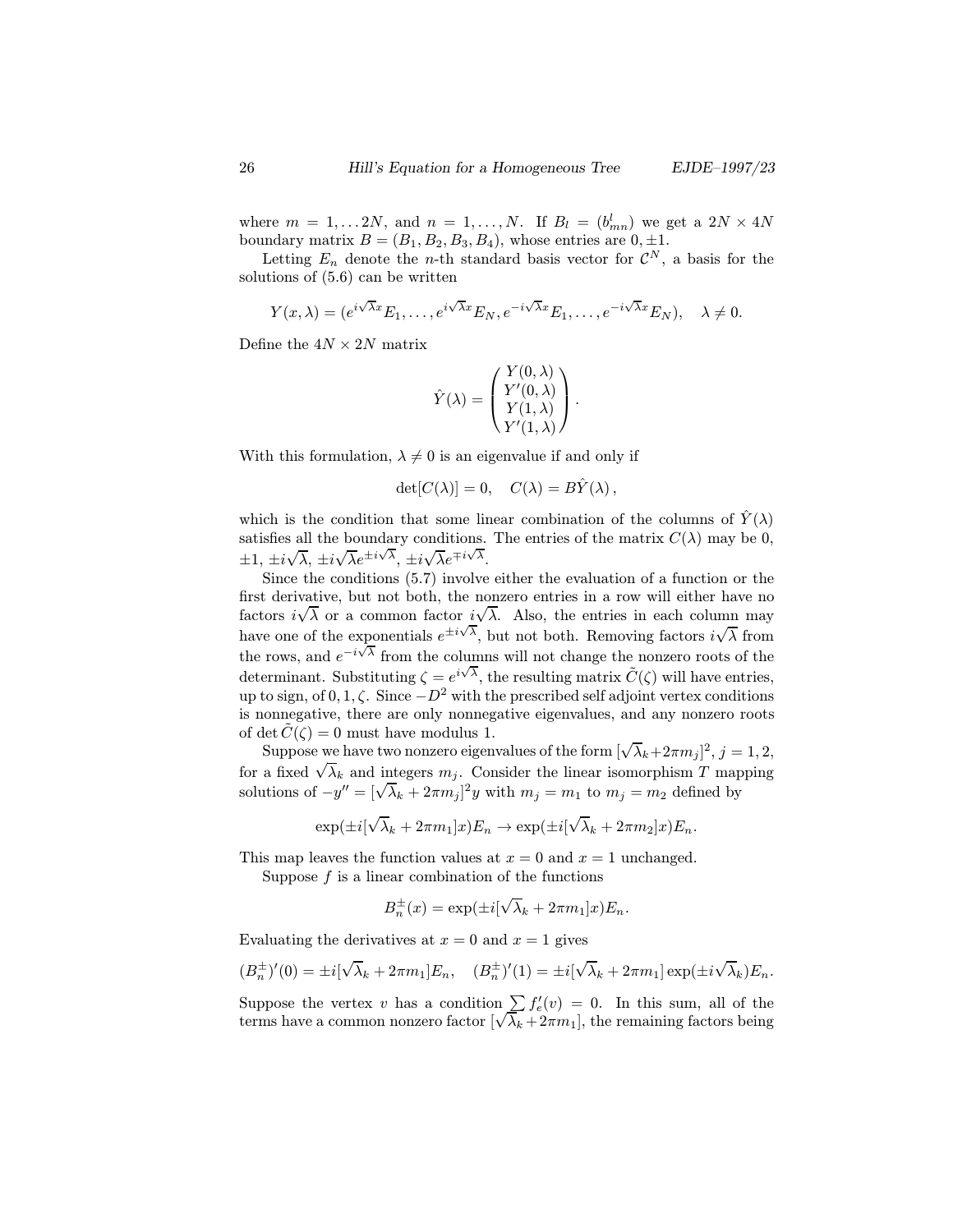independent of  $m_1$ . Under the linear transformation T the corresponding sum is mae pendent of  $m_1$ . Under the linear transformation I the corresponding sum is<br>the same except this common nonzero factor has been replaced by  $[\sqrt{\lambda_k}+2\pi m_2]$ .<br>Thus f estisfies the venter explitions at u if and only if Thus f satisfies the vertex conditions at v if and only if  $Tf$  does.

It is natural to wonder if the eigenvalue 0 really has a distinguished role. To see that this may be the case, consider the system with edges [0, 1] and  $[1, 2]$ , with the endpoints 1, respectively 0, 2, identified as the two vertices. The vertex conditions are (3.1) with  $\gamma = 0$ . This is simply the case of  $-D^2$  on  $\mathcal{R} \mod 2\mathbb{Z}$ , where the eigenvalue 0 has an eigenspace of dimension one while all other eigenvalues have two dimensional eigenspaces.

To continue with the calculation of  $b(z)$ , we will apply Theorem 5.3 to the case of  $\mathcal{L} = -D^2$  on a finite regular graph G with vertex condition of the form (3.1) with  $\gamma = 0$ . Theorem 5.3 guarantees that there are at most  $2N_e$  distinct numbers  $\zeta_k$  such that the spectrum of  $-D^2$  consists of 0, and the sequences  $[\arg (\zeta_k) + 2\pi m]^2$ .

**Theorem 5.4** If G is regular and finite, then there are integers C and  $M_k$  such that for

$$
\cos(\sqrt{\lambda}) = \frac{\delta}{\delta+1}[z+\frac{1}{\delta z}]
$$

the function  $b(z)$  satisfies

$$
\frac{C}{\lambda} + \frac{\sin(\sqrt{\lambda})}{2\sqrt{\lambda}} \sum_{k=1}^{2N} \frac{M_k}{\cos(\sqrt{\lambda}) - \cos(\arg(\zeta_k))}
$$
\n
$$
= \frac{\sqrt{\lambda}b(z)}{2\lambda\sin(\sqrt{\lambda})[1 - (1/z)^2]} \Big( \Big[ \cos(\sqrt{\lambda}) - \frac{\sin(\sqrt{\lambda})}{\sqrt{\lambda}} \Big] \Big[ 1 + (1/z)^2 \Big]
$$
\n
$$
+ \frac{2}{z} \Big[ \frac{\sin(\sqrt{\lambda})\cos(\sqrt{\lambda})}{\sqrt{\lambda}} - 1 \Big] \Big).
$$
\n(5.8)

Proof: There are two elementary but tedious calculations which are omitted. The first is the evaluation of

$$
\frac{1}{W(\lambda)}\int_0^1 U(t,\lambda)V(t,\lambda)\,dt\,.
$$

In case  $\mathcal{L} = -D^2$  and the vertex conditions have the form (3.1) with  $\gamma = 0$ , the transition matrix trace and determinant are

$$
\mu^+(\lambda) + \mu^-(\lambda) = \frac{\delta+1}{\delta} \cos(\sqrt{\lambda}), \quad \mu^+\mu^- = 1/\delta.
$$

Using these identities, the integration produces the right hand side of  $(5.8)$ , except for the factor  $b(z)$ .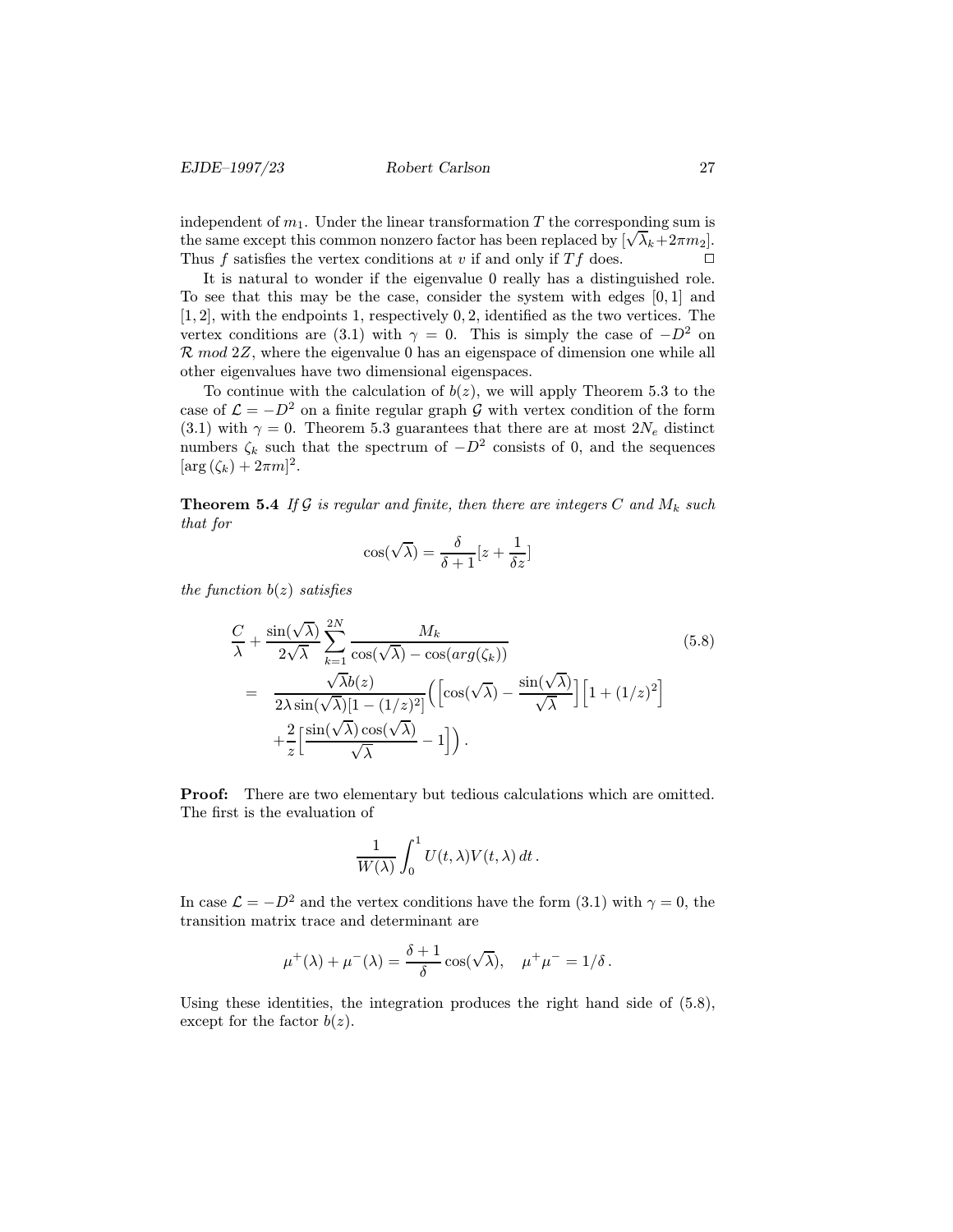The second calculation is the sum

$$
\sum_{n=-\infty}^{\infty} \frac{1}{[2\pi n + \alpha]^2 - \lambda} = \frac{\sin(\sqrt{\lambda})}{2\sqrt{\lambda}} \frac{1}{\cos(\sqrt{\lambda}) - \cos(\alpha)}
$$
(5.9)

which arises in the calculation of the resolvent trace  $\text{tr} [-D^2 - \lambda]^{-1}$ . This sum may be viewed as the trace of the resolvent of an operator whose eigenvalues are  $[\alpha + 2\pi n]^2$ , each *n* contributing an eigenspace of dimension 1. Such an operator is  $[iD]^2 = -D^2$  on  $[0,1]$  with the boundary condition  $f(0) = e^{-i\alpha} f(1)$ for iD. The kernel for this auxiliary resolvent can be explicitly computed and the diagonal integrated, yielding (5.9).

Now starting with the trace formula of Theorem 5.2, and using the form of the eigenvalues for  $-D^2$  given by Theorem 5.3, the result is obtained.  $\Box$ 

We will conclude by considering the relationship between Theorem 5.2 and the spectral theory of the combinatorial Laplacian as developed in [6]. The generating function considered by Brooks is

$$
f_{\mathcal{G}}(z) = \sum_{l} l N_{l} z^{l},
$$

so that as long as  $G$  has its edges defined by pairs of vertices (which is not necessary for this work on topological graphs)

$$
f_{\mathcal{G}}(z) = zb'(z).
$$

Theorem 3.3 of [6] shows that  $f_{\mathcal{G}}$  is determined by the eigenvalues of the combinatorial Laplacian, together with their multiplicities. Since  $b(0) = N_e$ , the number of edges of G, the function  $b(z)$  is determined by  $f<sub>G</sub>(z)$  and the number of edges. If G is regular, then  $N_e$  is  $[\delta+1]/2$  times the number of vertices, which is the same as the number of eigenvalues, counted with multiplicity.

The preprint [7] shows that there are numerous regular combinatorial graphs with the same spectrum, hence the same functions  $f_{\mathcal{G}}(z)$  and  $b(z)$ . The formula (5.2) shows that the resolvent trace of such graphs, and hence the spectrum, must agree for every operator  $\mathcal{L}_{\mathcal{G}}$ , since the only other data on the right hand side comes from  $\mathcal{L}_{\mathcal{T}}$ .

#### References

- [1] L. Ahlfors. *Complex Analysis*. McGraw-Hill, New York, 1966.
- [2] N. Akhiezer and I. Glazman. Theory of Linear Operators in Hilbert Space. Dover, New York, 1993.
- [3] S. Albeverio, F. Gesztesy, R. Høegh-Krohn, and H. Holden. Solvable Models in Quantum Mechanics. Springer-Verlag, New York, 1988.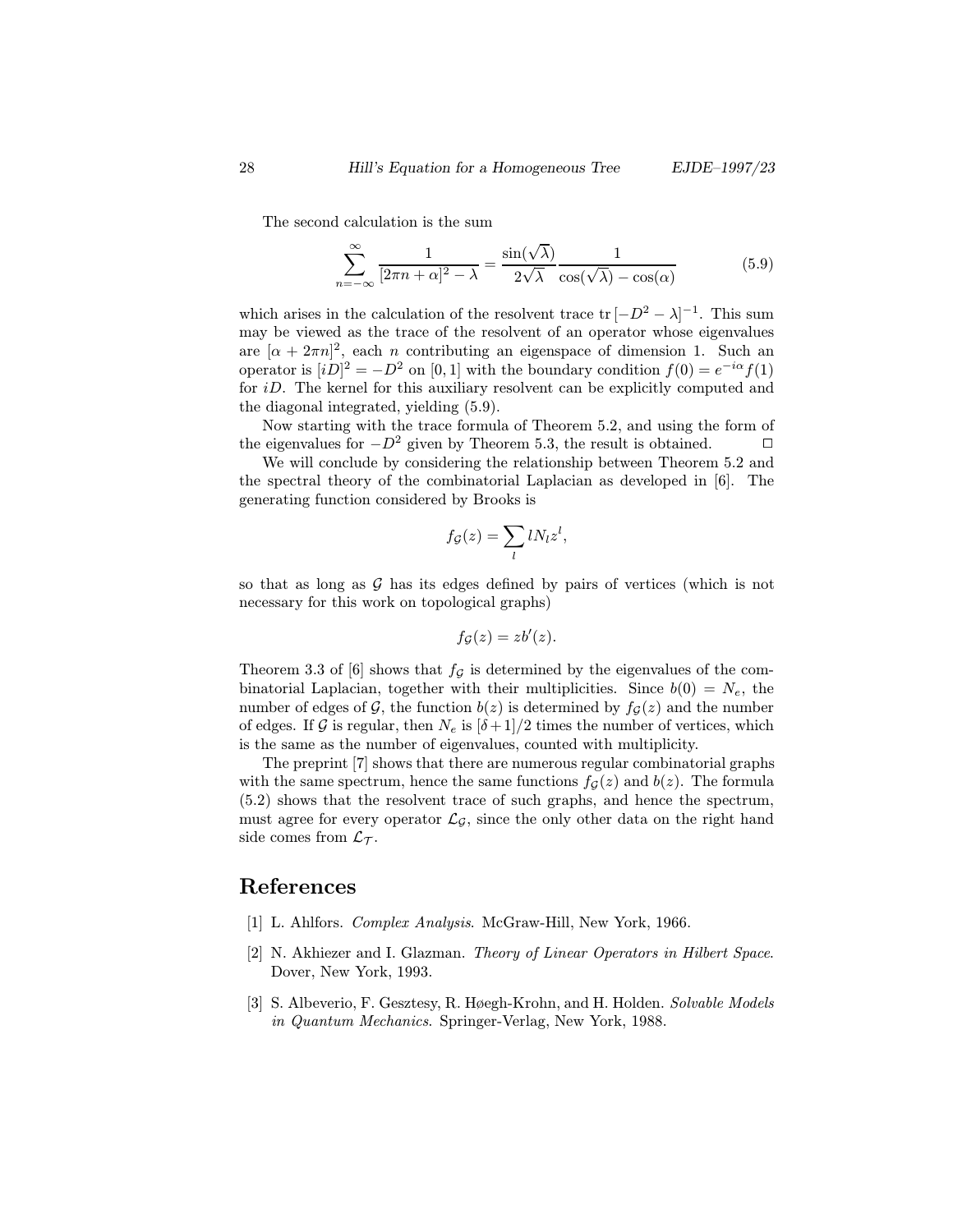- [4] J. Avron, A. Raveh, and B. Zur. Adiabatic quantum transport in multiply connected systems. Reviews of Modern Physics, 60(4):873–915, 1988.
- [5] G. Birkhoff and G. Rota. Ordinary Differential Equations. Blaisdell, Waltham, 1969.
- [6] R. Brooks. The spectral geometry of k-regular graphs. Journal D'Analyse Mathematique, 57:120–151, 1991.
- [7] R. Brooks, R. Gornet, and W. Gustafson. Mutually isospectral Riemann surfaces. preprint, 1997.
- [8] W. Bulla and T. Trenkler. The free Dirac operator on compact and noncompact graphs. J. Math. Phys., 31(5):1157–1163, 1990.
- [9] R. Carlson. Inverse eigenvalue problems on directed graphs. Transaction of the American Mathematical Society (to appear).
- [10] R. Carlson. Expansions associated with non-self-adjoint boundary-value problems. Proceedings of the American Mathematical Society, 73(2):173– 179, 1979.
- [11] R. Carlson. Adjoint and self adjoint differential operators on graphs. preprint, 1997.
- [12] F. Chung. Spectral Graph Theory. American Mathematical Society, Providence, 1997.
- [13] E. Coddington. Generalized resolutions of the identity for symmetric ordinary differential operators. Annals of Mathematics, 68(2):378–392, 1958.
- [14] E. Coddington and A. Dijksma. Self-adjoint subspaces and eigenfunction expansions for ordinary differential subspaces. Journal of Differential Equations, 20:473–526, 1976.
- [15] D. Cvetkovic, M. Doob, and H. Sachs. Spectra of Graphs. Academic Press, New York, 1979.
- [16] N. Dunford and J. Schwartz. *Linear Operators, Part II*. Interscience, New York, 1964.
- [17] P. Exner and P. Seba. Electrons in semiconductor microstructures. In P. Exner and P. Seba, editors, Schrödinger operators, standard and nonstandard, pages 79–100, Dubna, USSR, 1988.
- [18] P. Exner and P. Seba. Schroedinger operators on unusual manifolds. In S. Albeverio, J. Fenstad, H. Holden, and T. Lindstrom, editors, Ideas and methods in quantum and statistical physics, pages 227–253, Oslo 1988, 1992.